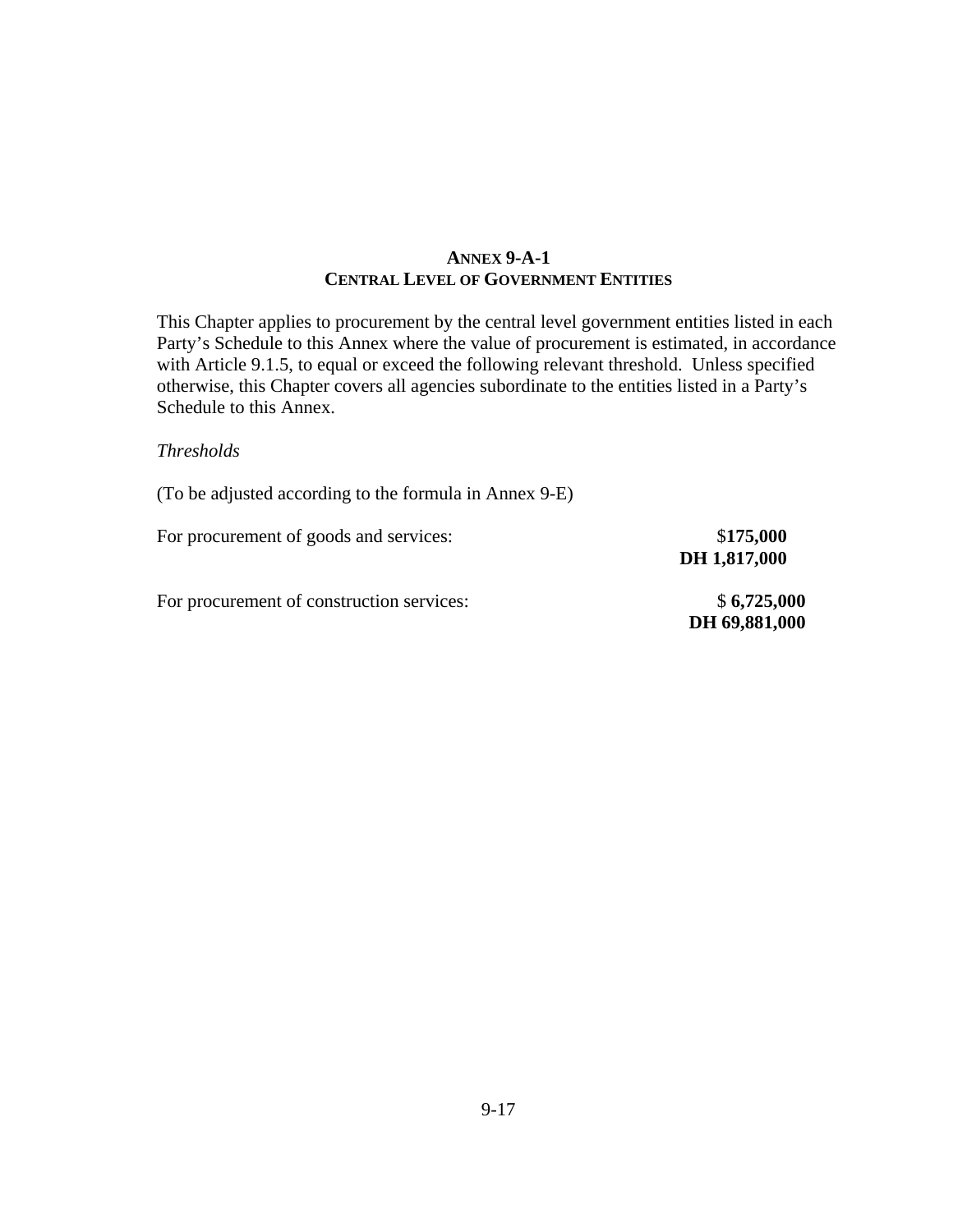### **SCHEDULE OF MOROCCO**

- 1. Office of the Prime Minister (1)
- 2. National Defense Administration (2)
- 3. General Secretariat of the Government
- 4. Ministry of Justice
- 5. Ministry of Foreign Affairs and Cooperation
- 6. Ministry of the Interior (3)
- 7. Ministry of Communication
- 8. Ministry of Higher Education, Executive Training and Scientific Research
- 9. Ministry of National Education and Youth
- 10. Ministry of Health
- 11. Ministry of Finance and Privatization
- 12. Ministry of Tourism
- 13. Ministry of Maritime Fisheries
- 14. Ministry of Infrastructure and Transportation
- 15. Ministry of Agriculture and Rural Development (4)
- 16. Ministry of Sport
- 17. Ministry Reporting to the Prime Minister and Charged with Economic and General Affairs and with Raising the Status of the Economy
- 18. Ministry of Handicrafts and Social Economy
- 19. Ministry of Energy and Mining (5)
- 20. Ministry of Industry, Commerce, and Telecommunications
- 21. Ministry of Culture
- 22. Ministry Reporting to the Prime Minister and Charged with Housing and Urban Planning
- 23. Ministry of Employment, Social Affairs and the Common Interest
- 24. Ministry Charged with Modernization of the Public Sectors
- 25. Ministry of Foreign Trade
- 26. Ministry of Human Rights
- 27. Ministry of Land Use Planning, Water and the Environment
- 28. Office of the High Commissioner for Planning
- 29. Office of the High Commissioner for Water and Forestry and the Fight Against **Desertification**
- 30. Office of the High Commissioner for Former Resistance Fighters and Former Members of the Army of Liberation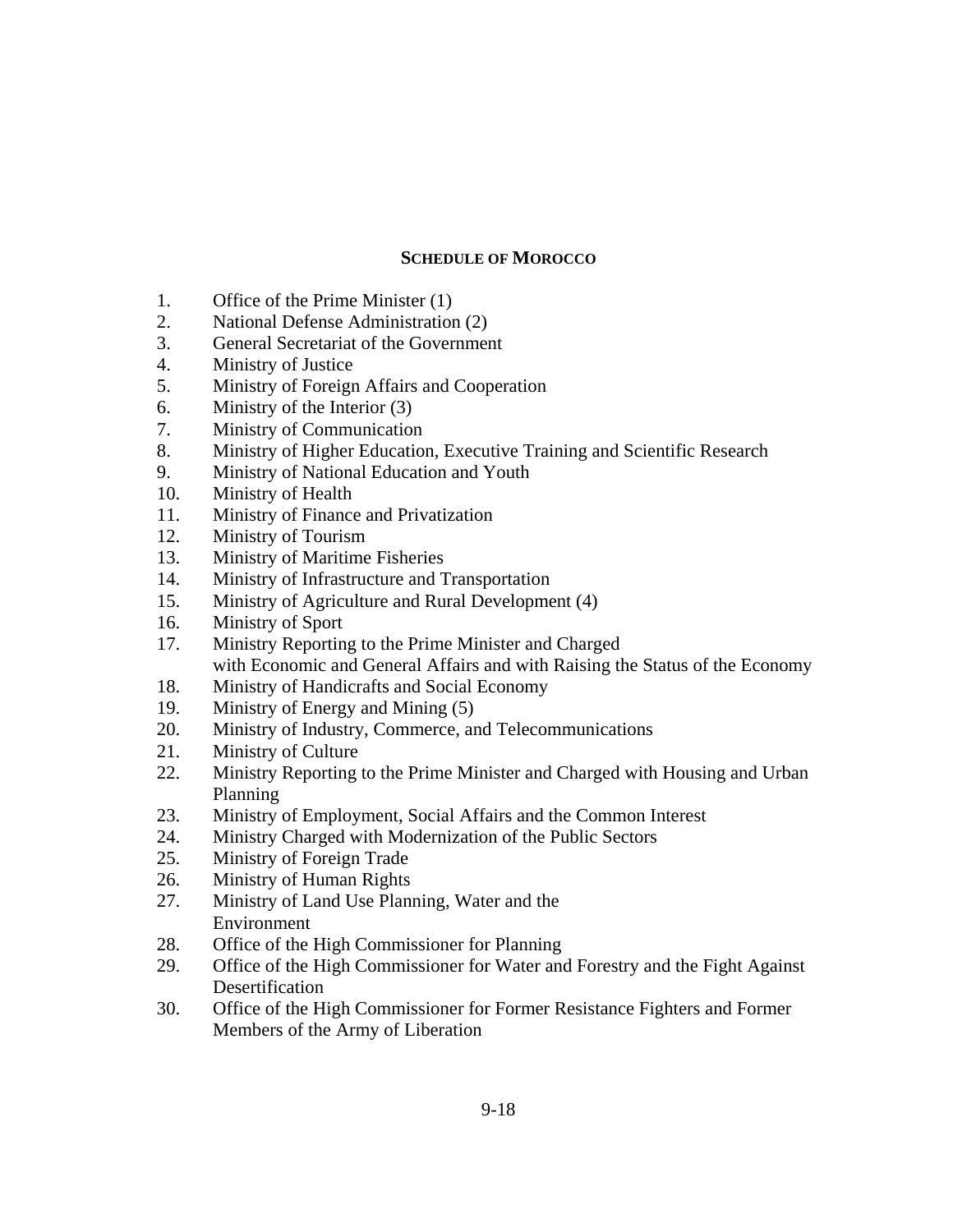#### **Notes to Schedule of Morocco**

1. Office of the **Prime Minister:** This Chapter does not cover procurement directly relating to drought and natural disaster relief programs.

2. National Defense Administration:

(a) This Chapter does not cover the procurement of the goods listed below:

| <b>FSC 11</b>   | <b>Nuclear Ordnance</b>                                                                                                                                                     |
|-----------------|-----------------------------------------------------------------------------------------------------------------------------------------------------------------------------|
| FSC 18          | <b>Space Vehicles</b>                                                                                                                                                       |
| <b>FSC 19</b>   | Ships, Small Craft, Pontoons, and Floating Docks (the part<br>of this classification defined as naval vessels or major<br>components of the hull or superstructure thereof) |
| <b>FSC 20</b>   | Ship and Marine Equipment (the part of this classification<br>defined<br>as naval vessels or major components of the hull or<br>superstructure thereof)                     |
| <b>FSC 2310</b> | Passenger Motor Vehicles (only Buses)                                                                                                                                       |
| <b>FSC 2350</b> | Combat, Assault & Tactical Vehicles, Tracked                                                                                                                                |
| FSC 51          | <b>Hand Tools</b>                                                                                                                                                           |
| FSC 52          | <b>Measuring Tools</b>                                                                                                                                                      |
| <b>FSC 60</b>   | Fiber Optics Materials, Component, Assemblies, and<br>Accessories                                                                                                           |
| <b>FSC 8140</b> | Ammunition & Nuclear Ordnance Boxes, Packages &<br><b>Special Containers</b>                                                                                                |
| <b>FSC 83</b>   | Textiles, Leather, Furs, Apparel, Shoes, Tents, and Flags (all<br>elements other than pins, needles, sewing kits, flagstaffs,<br>flagpoles and flagstaff trucks)            |
| <b>FSC 84</b>   | Clothing, Individual Equipment, and Insignia (all elements<br>other than sub-class 8460 - luggage)                                                                          |
| <b>FSC 89</b>   | Subsistence (all elements other than sub-class 8975 - tobacco<br>products)                                                                                                  |

(b) Further to Article 21.1 (Essential Security), this Chapter does not cover procurement of the goods listed below: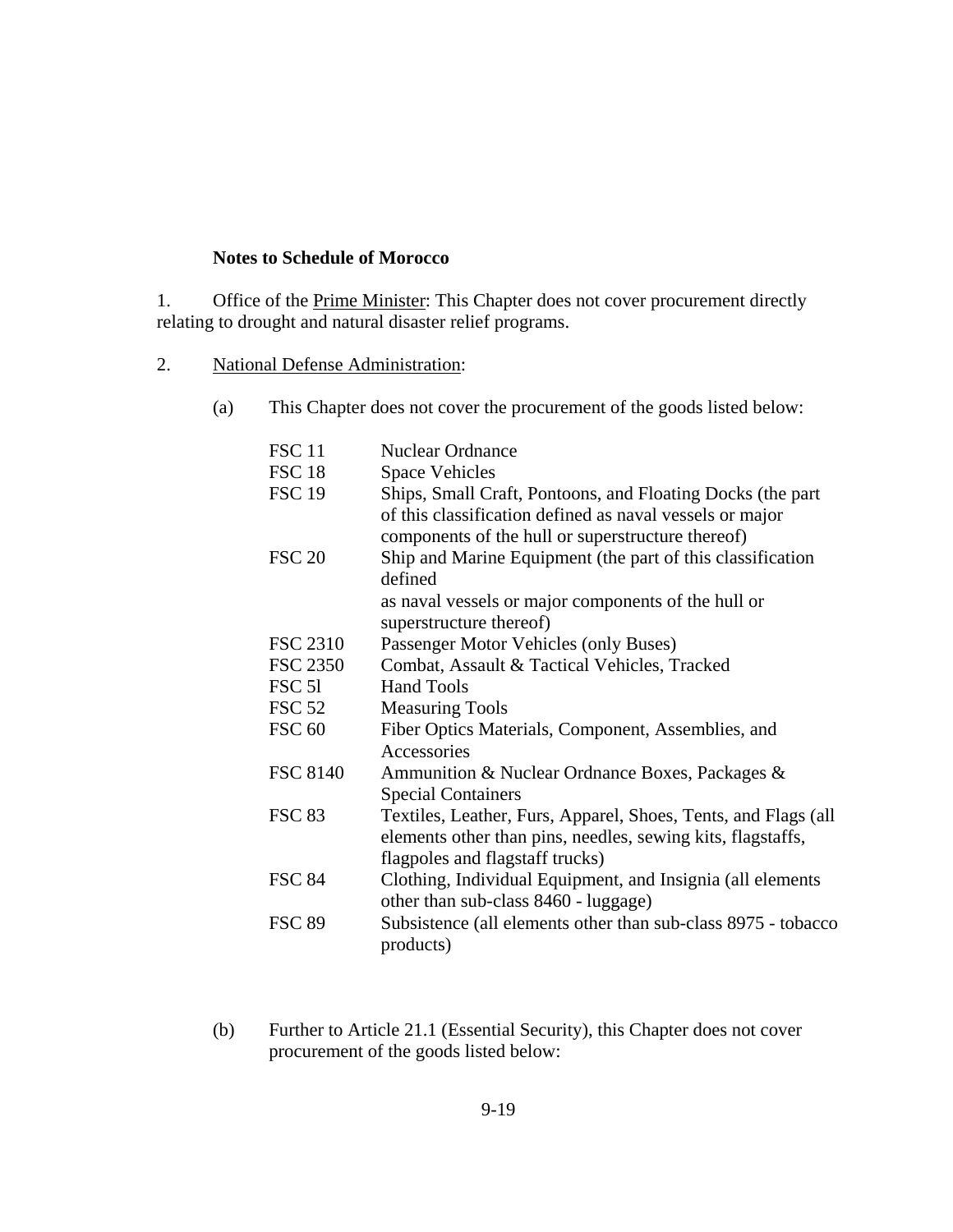| Weapons                                               |
|-------------------------------------------------------|
| Fire Control Equipment                                |
| <b>Ammunitions and Explosives</b>                     |
| <b>Guided Missiles</b>                                |
| Aircraft and Airframe Structural Components           |
| <b>Aircraft Components and Accessories</b>            |
| Aircraft Launching, Landing, and Ground Handling      |
| Equipment                                             |
| Ships, Small Craft, Pontoons, and Floating Docks      |
| Ship and Marine Equipment                             |
| Engines, Turbines, and Components                     |
| <b>Bearings</b>                                       |
| Communications, Detection, and Coherent Radiation     |
| <b>Electrical and Electronic Equipment Components</b> |
| Metal Bars, Sheets, and Shapes                        |
|                                                       |

(c) Whether a good is included within the scope of subparagraphs (a) or (b) shall be determined solely according to the descriptions provided in the right column above. U.S. Federal Supply Codes are provided for reference purposes only. (For a complete listing of the United States Federal Supply Codes, to which the Moroccan categories are approximately equivalent, see http://www.scrantonrtg.com/secrc/fsc-codes/fsc.html.).

3. Ministry of the Interior: This Chapter does not cover procurement by the National Security Directorate, the Directorate of National Surveillance, or the Auxiliary Forces Inspectorate.

4. Ministry of Agriculture and Rural Development: This Chapter does not cover procurement of agricultural goods under food aid or breeding support programs.

5. Ministry of Energy and Mining: This Chapter does not cover procurement relating to national security for the purpose of safeguarding materials and technologies, or procurement of petroleum, for the strategic petroleum reserve.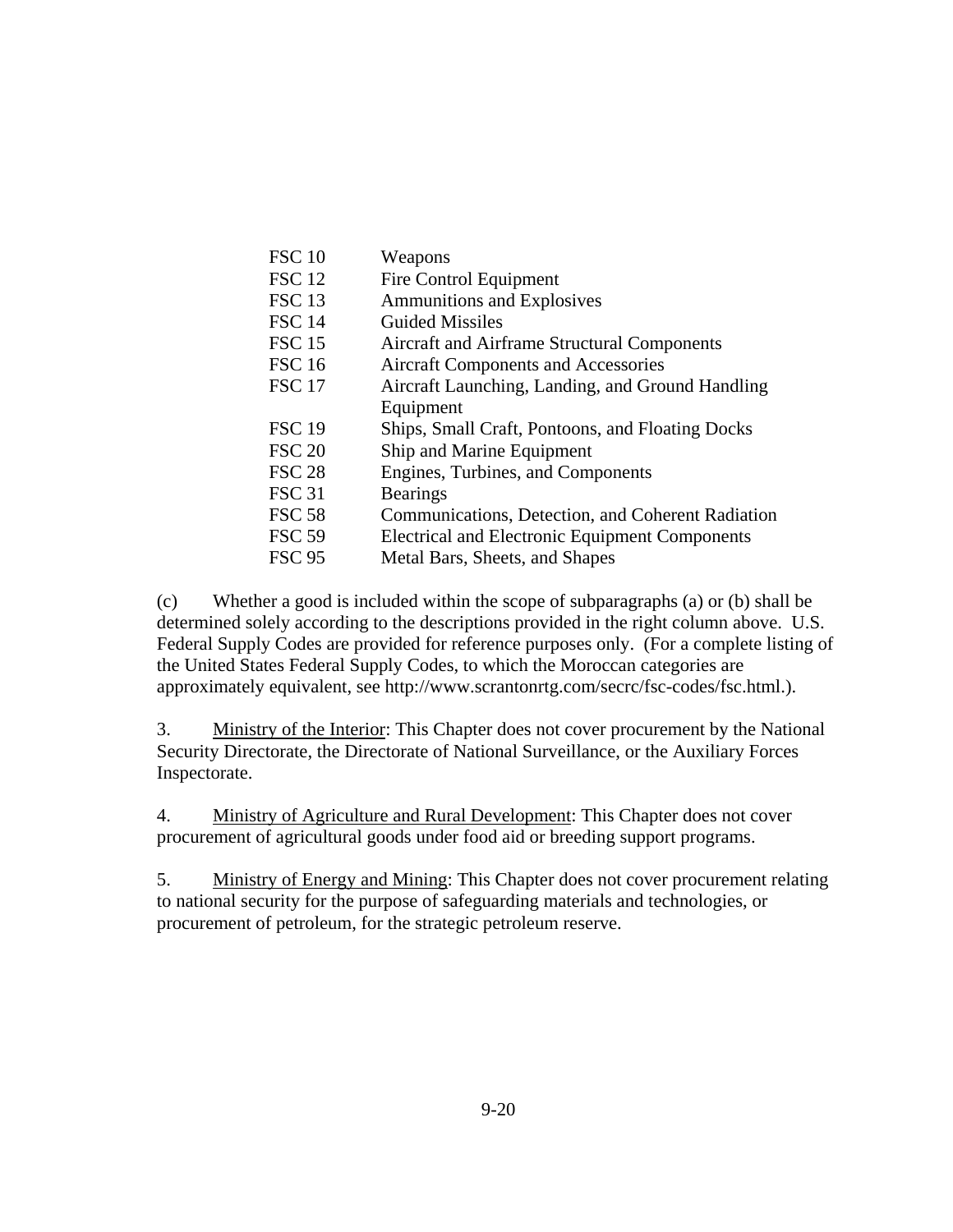#### **SCHEDULE OF THE UNITED STATES**

- 1. Advisory Commission on Intergovernmental Relations
- 2. African Development Foundation
- 3. Alaska Natural Gas Transportation System
- 4. American Battle Monuments Commission
- 5. Appalachian Regional Commission
- 6. Commission on Civil Rights
- 7. Commission of Fine Arts
- 8. Commodity Futures Trading Commission
- 9. Consumer Product Safety Commission
- 10. Broadcasting Board of Governors
- 11. Corporation for National and Community Service
- 12. Delaware River Basin Commission
- 13. Department of Agriculture (1)
- 14. Department of Commerce (2)
- 15. Department of Defense (3)
- 16. Department of Education
- 17. Department of Energy (4)
- 18. Department of Health and Human Services
- 19. Department of Homeland Security (5)
- 20. Department of Housing and Urban Development
- 21. Department of the Interior, including the Bureau of Reclamation
- 22. Department of Justice
- 23. Department of Labor
- 24. Department of State
- 25. Department of Transportation (6)
- 26. Department of the Treasury
- 27. Department of Veterans Affairs
- 28. Environmental Protection Agency
- 29. Equal Employment Opportunity Commission
- 30. Executive Office of the President
- 31. Export-Import Bank of the United States
- 32. Farm Credit Administration
- 33. Federal Communications Commission
- 34. Federal Crop Insurance Corporation
- 35. Federal Deposit Insurance Corporation
- 36. Federal Election Commission
- 37. Federal Home Loan Mortgage Corporation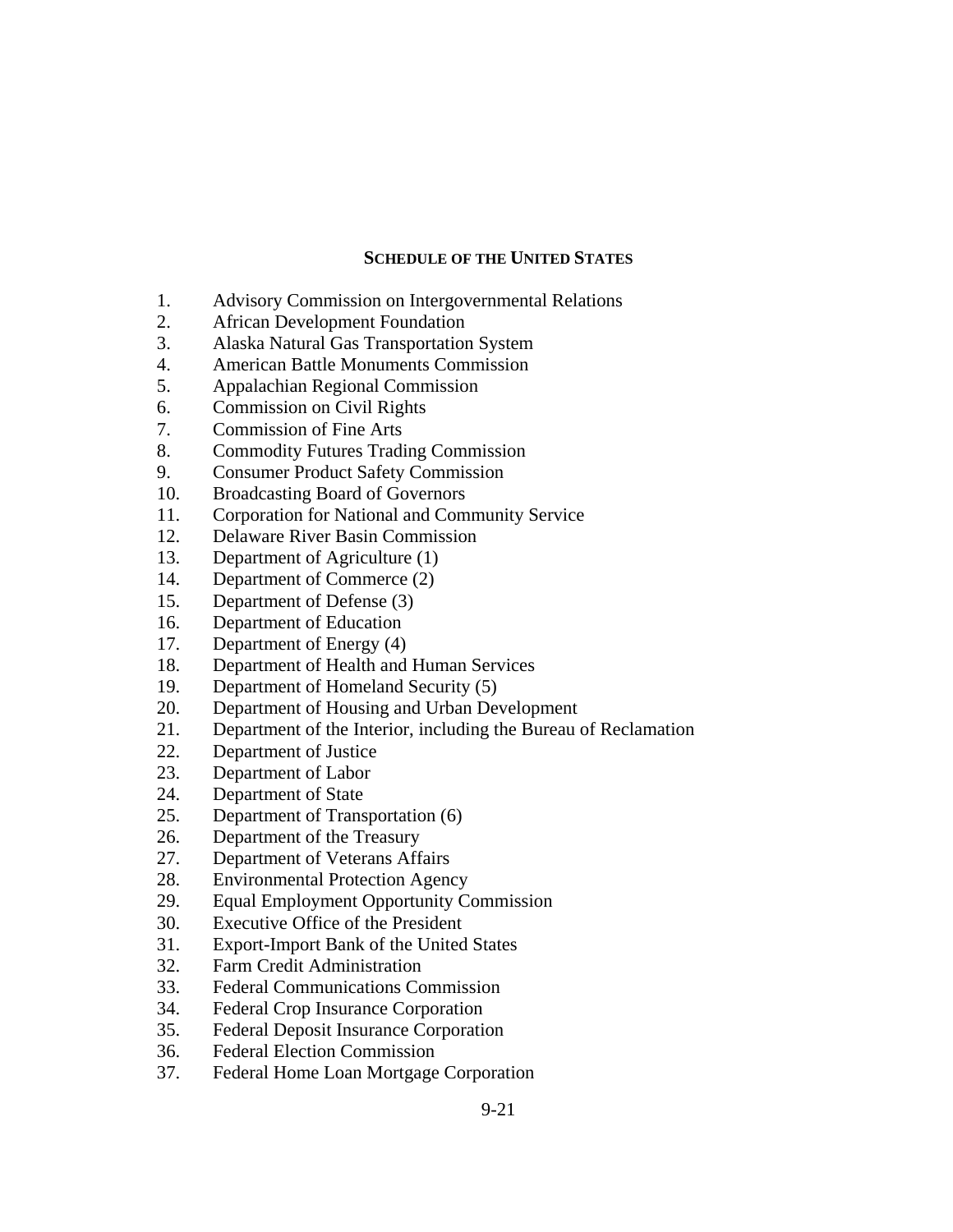- 38. Federal Housing Finance Board
- 39. Federal Maritime Commission
- 40. Federal Mediation and Conciliation Service
- 41. Federal Mine Safety and Health Review Commission
- 42. Federal Prison Industries, Inc.
- 43. Federal Reserve System
- 44. Federal Retirement Thrift Investment Board
- 45. Federal Trade Commission
- 46. General Services Administration (7)
- 47. Government National Mortgage Association
- 48. Holocaust Memorial Council
- 49. Inter-American Foundation
- 50. Merit Systems Protection Board
- 51. National Aeronautics and Space Administration (NASA)
- 52. National Archives and Records Administration
- 53. National Capital Planning Commission
- 54. National Commission on Libraries and Information Science
- 55. National Council on Disability
- 56. National Credit Union Administration
- 57. National Foundation on the Arts and the Humanities
- 58. National Labor Relations Board
- 59. National Mediation Board
- 60. National Science Foundation
- 61. National Transportation Safety Board
- 62. Nuclear Regulatory Commission
- 63. Occupational Safety and Health Review Commission
- 64. Office of Government Ethics
- 65. Office of the Nuclear Waste Negotiator
- 66. Office of Personnel Management
- 67. Office of the Special Counsel
- 68. Office of Thrift Supervision
- 69. Overseas Private Investment Corporation
- 70. Pennsylvania Avenue Development Corporation
- 71. Peace Corps
- 72. Railroad Retirement Board
- 73. Securities and Exchange Commission
- 74. Selective Service System
- 75. Small Business Administration
- 76. Smithsonian Institution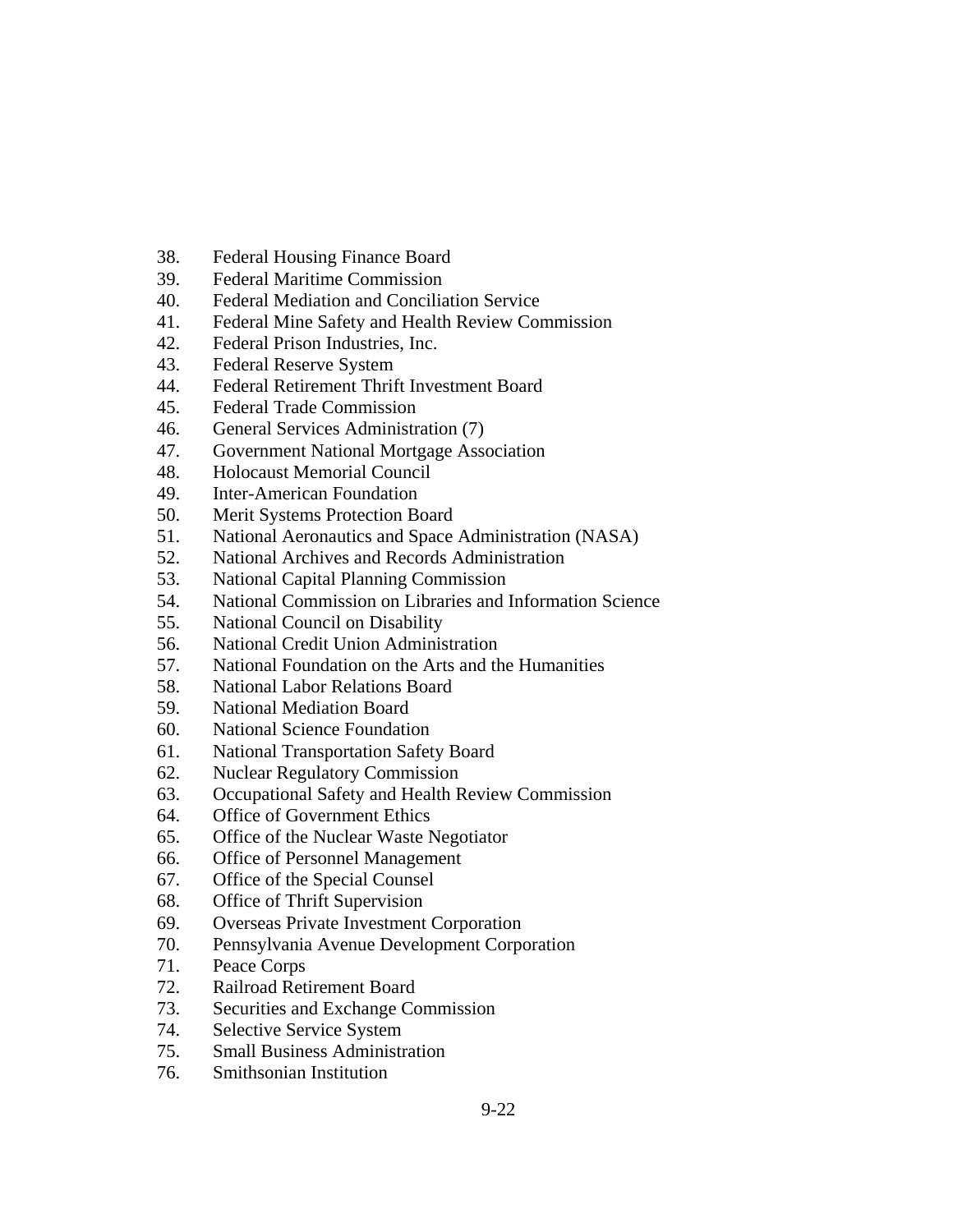- 77. Susquehanna River Basin Commission
- 78. United States Agency for International Development (8)
- 79. United States International Trade Commission

#### **Notes to Schedule of the United States**

1. Department of Agriculture: This Chapter does not cover the procurement of agricultural goods in furtherance of agricultural support programs or human feeding programs.

2. Department of Commerce: This Chapter does not cover shipbuilding activities of the U.S. National Oceanic and Atmospheric Administration (NOAA).

3. Department of Defense: This Chapter does not cover the procurement of the goods listed below. (For a complete listing of U.S. Federal Supply Codes, see *www.scrantonrtg.com/secrc/fsc-codes/fsc.html*):

| (a) | <b>FSC</b> 11   | <b>Nuclear Ordnance</b>                                                                                                                                          |
|-----|-----------------|------------------------------------------------------------------------------------------------------------------------------------------------------------------|
|     | <b>FSC 18</b>   | <b>Space Vehicles</b>                                                                                                                                            |
|     | <b>FSC 19</b>   | Ships, Small Craft, Pontoons, and Floating Docks (the part                                                                                                       |
|     |                 | of this classification defined as naval vessels or major<br>components of the hull or superstructure thereof)                                                    |
|     | <b>FSC 20</b>   | Ship and Marine Equipment (the part of this classification                                                                                                       |
|     |                 | defined as naval vessels or major components of the hull or                                                                                                      |
|     |                 | superstructure thereof)                                                                                                                                          |
|     | FSC 2310        | Passenger Motor Vehicles (only Buses)                                                                                                                            |
|     | <b>FSC 2350</b> | Combat, Assault & Tactical Vehicles, Tracked                                                                                                                     |
|     | <b>FSC 51</b>   | <b>Hand Tools</b>                                                                                                                                                |
|     | <b>FSC 52</b>   | <b>Measuring Tools</b>                                                                                                                                           |
|     | <b>FSC 60</b>   | Fiber Optics Materials, Component, Assemblies, and                                                                                                               |
|     |                 | Accessories                                                                                                                                                      |
|     | <b>FSC 8140</b> | Ammunition & Nuclear Ordnance Boxes, Packages &                                                                                                                  |
|     |                 | <b>Special Containers</b>                                                                                                                                        |
|     | <b>FSC 83</b>   | Textiles, Leather, Furs, Apparel, Shoes, Tents, and Flags (all<br>elements other than pins, needles, sewing kits, flagstaffs,<br>flagpoles and flagstaff trucks) |
|     |                 |                                                                                                                                                                  |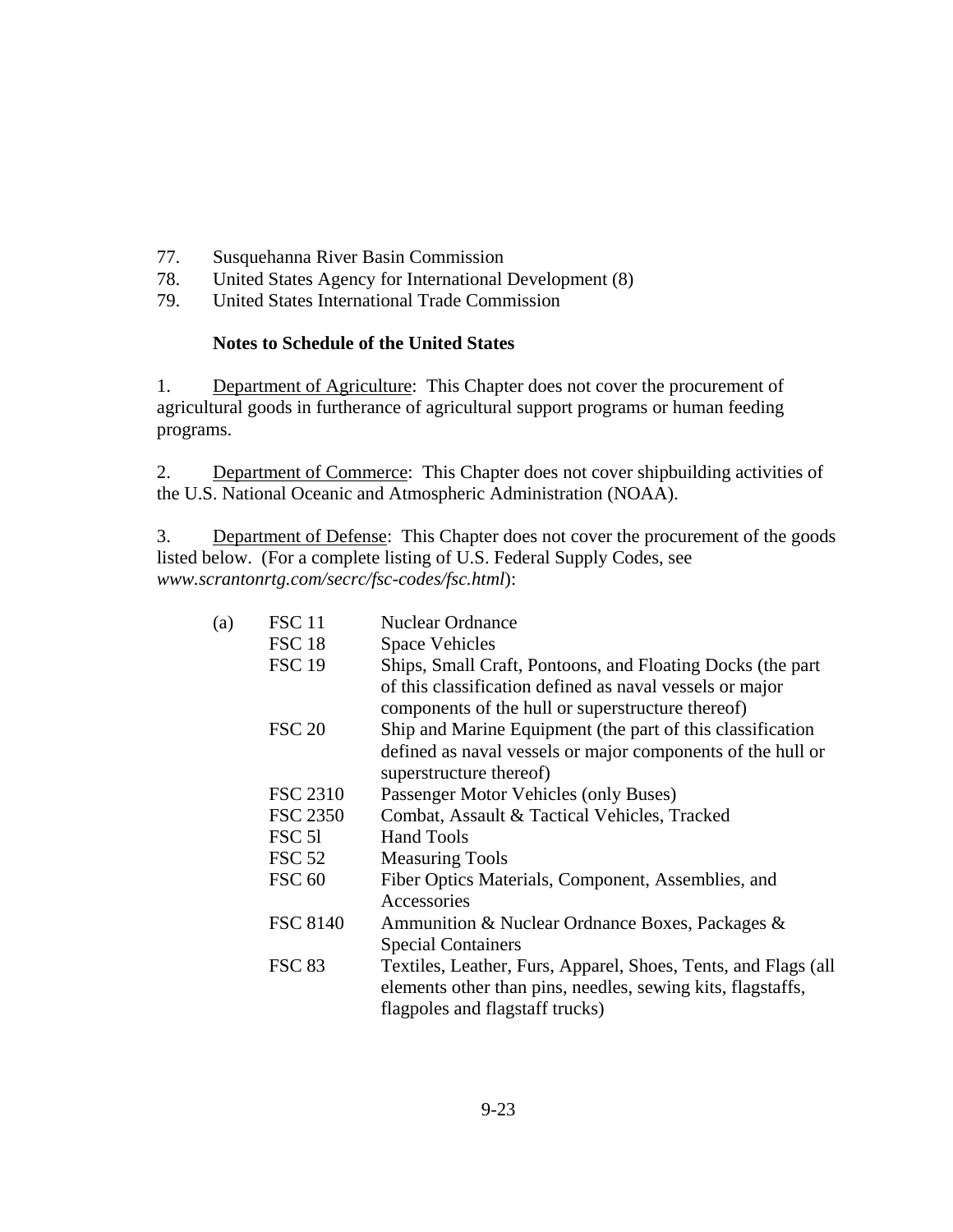| <b>FSC 84</b> | Clothing, Individual Equipment, and Insignia (all elements     |
|---------------|----------------------------------------------------------------|
|               | other than sub-class $8460 - \text{luggage}$ )                 |
| <b>FSC 89</b> | Subsistence (all elements other than sub-class 8975 - tobacco) |
|               | Products)                                                      |

- (b) "Specialty metals," defined as steels melted in steel manufacturing facilities located in the United States or its possessions, where the maximum alloy content exceeds one or more of the following limits, must be used in goods purchased by the Department of Defense: (1) manganese, 1.65 percent; silicon, 0.60 percent; or copper, 0.60 percent; or which contains more than 0.25 percent of any of the following elements: aluminum, chromium, cobalt, columbium, molybdenum, nickel, titanium, tungsten, or vanadium; (2) metal alloys consisting of nickel, iron-nickel and cobalt base alloys containing a total of other alloying metals (except iron) in excess of 10 per cent; (3) titanium and titanium alloys; or (4) zirconium base alloys; and
- (c) Further to Article 21.1 (Essential Security), this Chapter does not cover the procurement of goods in the following categories:

| <b>FSC 10</b> | Weapons                                               |
|---------------|-------------------------------------------------------|
| <b>FSC 12</b> | Fire Control Equipment                                |
| <b>FSC 13</b> | <b>Ammunitions and Explosives</b>                     |
| <b>FSC 14</b> | <b>Guided Missiles</b>                                |
| <b>FSC 15</b> | Aircraft and Airframe Structural Components           |
| <b>FSC 16</b> | <b>Aircraft Components and Accessories</b>            |
| <b>FSC 17</b> | Aircraft Launching, Landing, and Ground Handling      |
|               | Equipment                                             |
| <b>FSC 19</b> | Ships, Small Craft, Pontoons, and Floating Docks      |
| <b>FSC 20</b> | Ship and Marine Equipment                             |
| <b>FSC 28</b> | Engines, Turbines, and Components                     |
| <b>FSC 31</b> | <b>Bearings</b>                                       |
| <b>FSC 58</b> | Communications, Detection, and Coherent Radiation     |
| <b>FSC 59</b> | <b>Electrical and Electronic Equipment Components</b> |
| <b>FSC 95</b> | Metal Bars, Sheets, and Shapes                        |
|               |                                                       |

4. Department of Energy: This Chapter does not cover national security procurements in support of safeguarding nuclear materials or technology and entered into under the authority of the Atomic Energy Act, or oil purchases related to the Strategic Petroleum Reserve.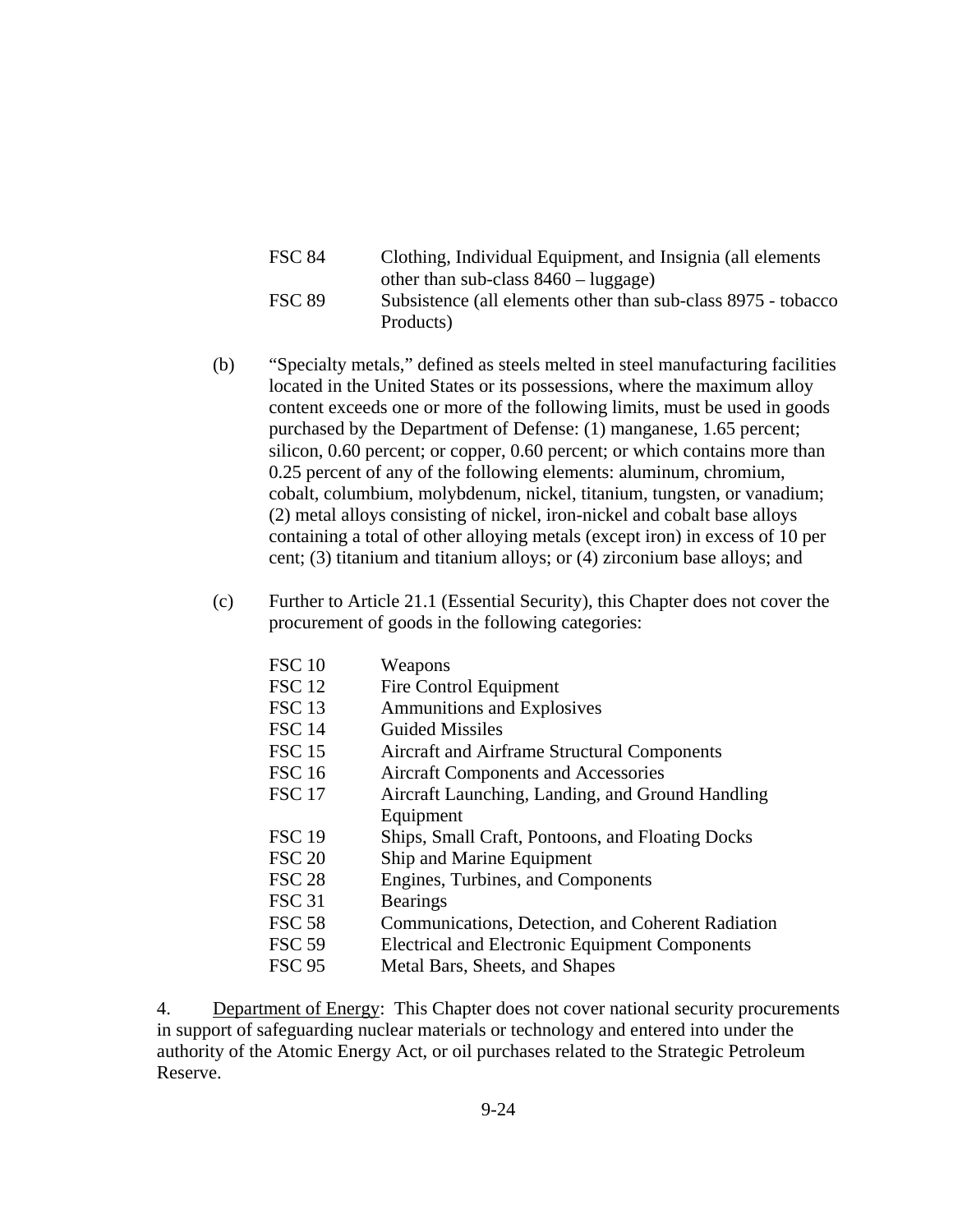# 5. Department of Homeland Security:

- (a) This Chapter does not cover procurement by the Transportation Security Administration.
- (b) The national security considerations applicable to the Department of Defense are equally applicable to the U.S. Coast Guard.

6. Department of Transportation: This Chapter does not cover procurement by the Federal Aviation Administration.

7. General Services Administration: This Chapter does not cover the procurement of the goods in the following FSC categories:

| FSC 51          | <b>Hand Tools</b>      |
|-----------------|------------------------|
| <b>FSC 52</b>   | <b>Measuring Tools</b> |
| <b>FSC 7340</b> | Cutlery and Flatware   |

8. United States Agency for International Development: This Chapter does not cover procurement for the direct purpose of providing foreign assistance.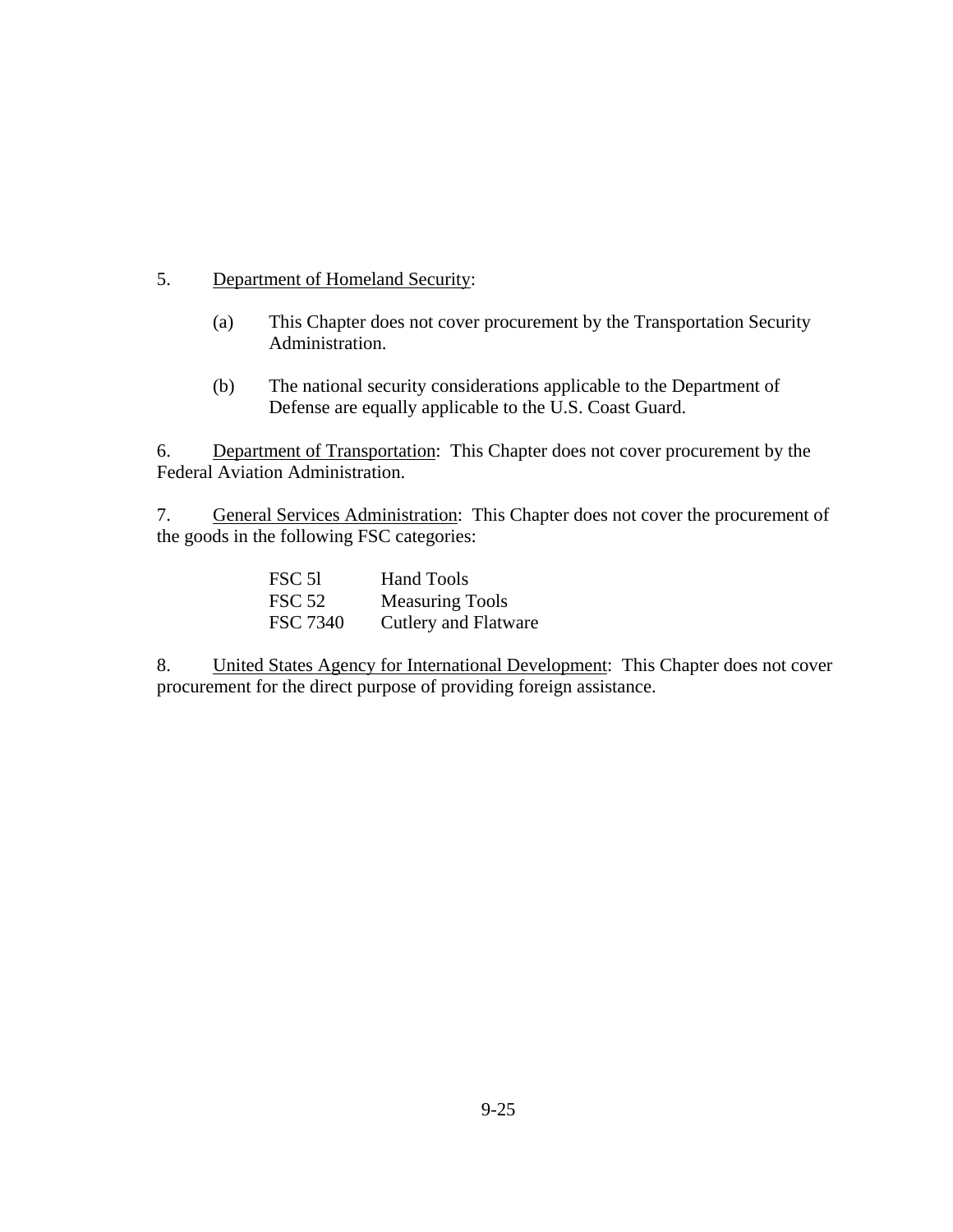## **ANNEX 9-A-2 SUB-CENTRAL LEVEL GOVERNMENT ENTITIES**

This Chapter applies to procurement by the sub-central level government entities listed in each Party's Schedule to this Annex where the value of the procurement is estimated, in accordance with Article 9.1.5*,* to equal or exceed the following relevant threshold.

#### *Thresholds*

(To be adjusted according to the formula in Annex 9-E)

For procurement of goods and services:  $$ 477,000$ 

 **DH 4,962,000** 

For procurement of construction services:  $$ 6,725,000$ 

 **DH 69,881,000**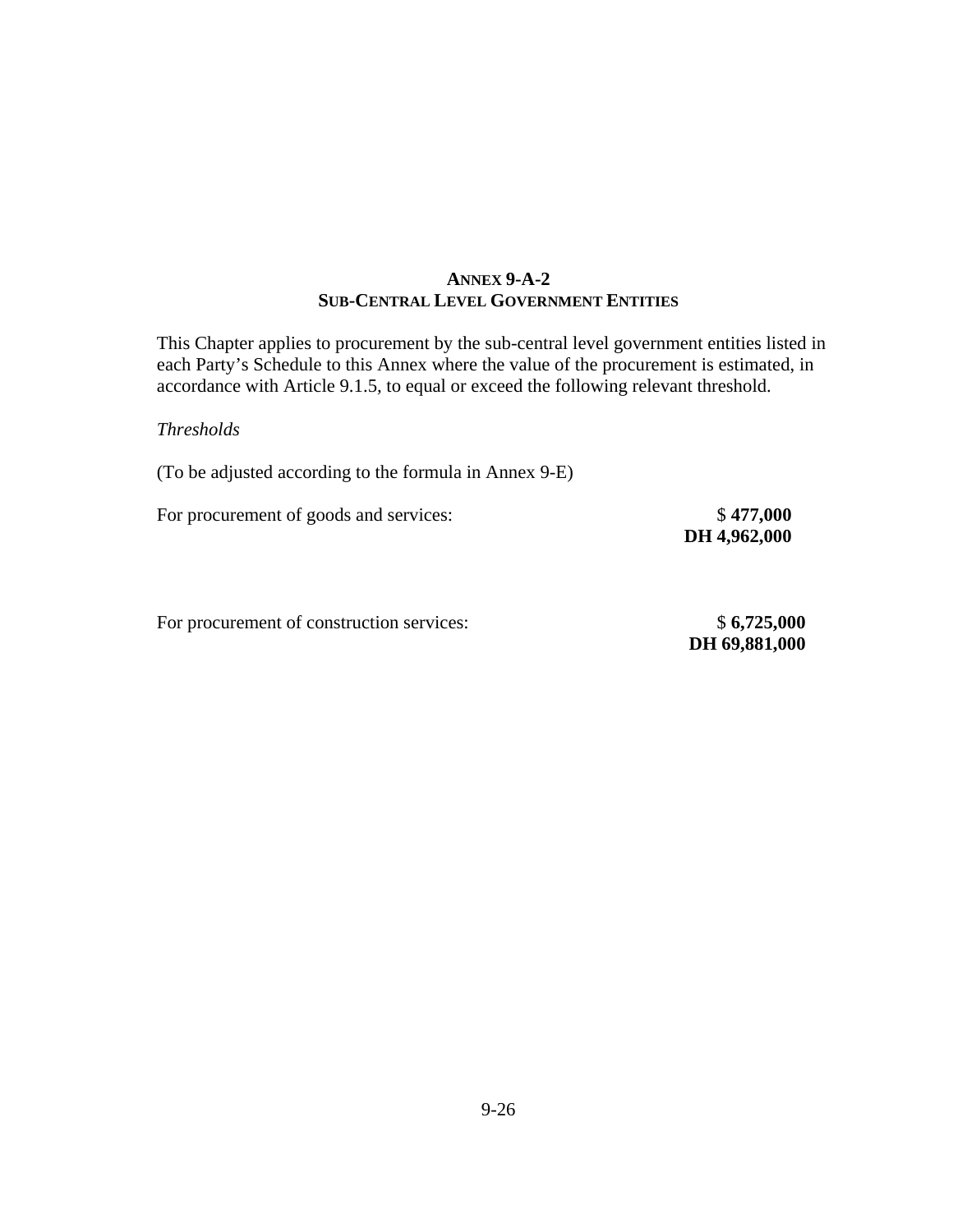#### **SCHEDULE OF MOROCCO**

- 1. Casablanca (Casablanca Prefecture)
- 2. Fes (Fes Prefecture)
- 3. Marrakech (Marrakech Prefecture)
- 4. Rabat (Rabat Prefecture)
- 5. Sale (Sale Prefecture)
- 6. Tanger (Tanger-Asilah Prefecture)
- 7. Agadir (Agadir Ida Ou Tanane Prefecture)
- 8. Al Hoceima (Al Hoceima Province)
- 9. Imzouren (Al Hoceima Province)
- 10. Beni Mellal (Beni Mellal Province)
- 11. Fquih Ben Salah ( Beni Mellal Province)
- 12. Kasba Tadla (Beni Mellal Province)
- 13. Souk Sebt Ouled Nemma (Beni Mellal Province)
- 14. Benslimane (Benslimane Province)
- 15. Berkane (Berkane Province)
- 16. Chefchaouen (Chefchaouen Province)
- 17. Azemmour (El Jadida Province)
- 18. El Jadida (El Jadida Province)
- 19. Sidi Bennour (El Jadida Province)
- 20. Ben Guerir (El Kelaa Des Sraghna Province)
- 21. Kelaat Sraghna (El Kelaa Des Sraghna Province)
- 22. Errachidia (Errachidia Province)
- 23. Essaouira (Essaquira Province)
- 24. Es -Smara (Es-Smara Province)
- 25. Mechouar -Fes-El Jadid (Fes Prefecture)
- 26. Guelmim (Guelmim Province)
- 27. Azrou (Ifrane Province)
- 28. Ait Melloul (Inezgane-Ait Melloul Province)
- 29. Dcheira El Jihadia (Inezgane-Ait Melloul Province)
- 30. Inezgane (Inezgane -Ait Melloul Province)
- 31. Jerada (Jerada Province)
- 32. Kenitra (Kenitra Province)
- 33. Sidi Slimane (Kenitra Province)
- 34. Sidi Yahia El Gharb (Kenitra Province)
- 35. Souk El Arbaa Du Gharb (Kenitra Province)
- 36. Khemisset (Khemisset Province)
- 37. Tiflet (Khemisset Province)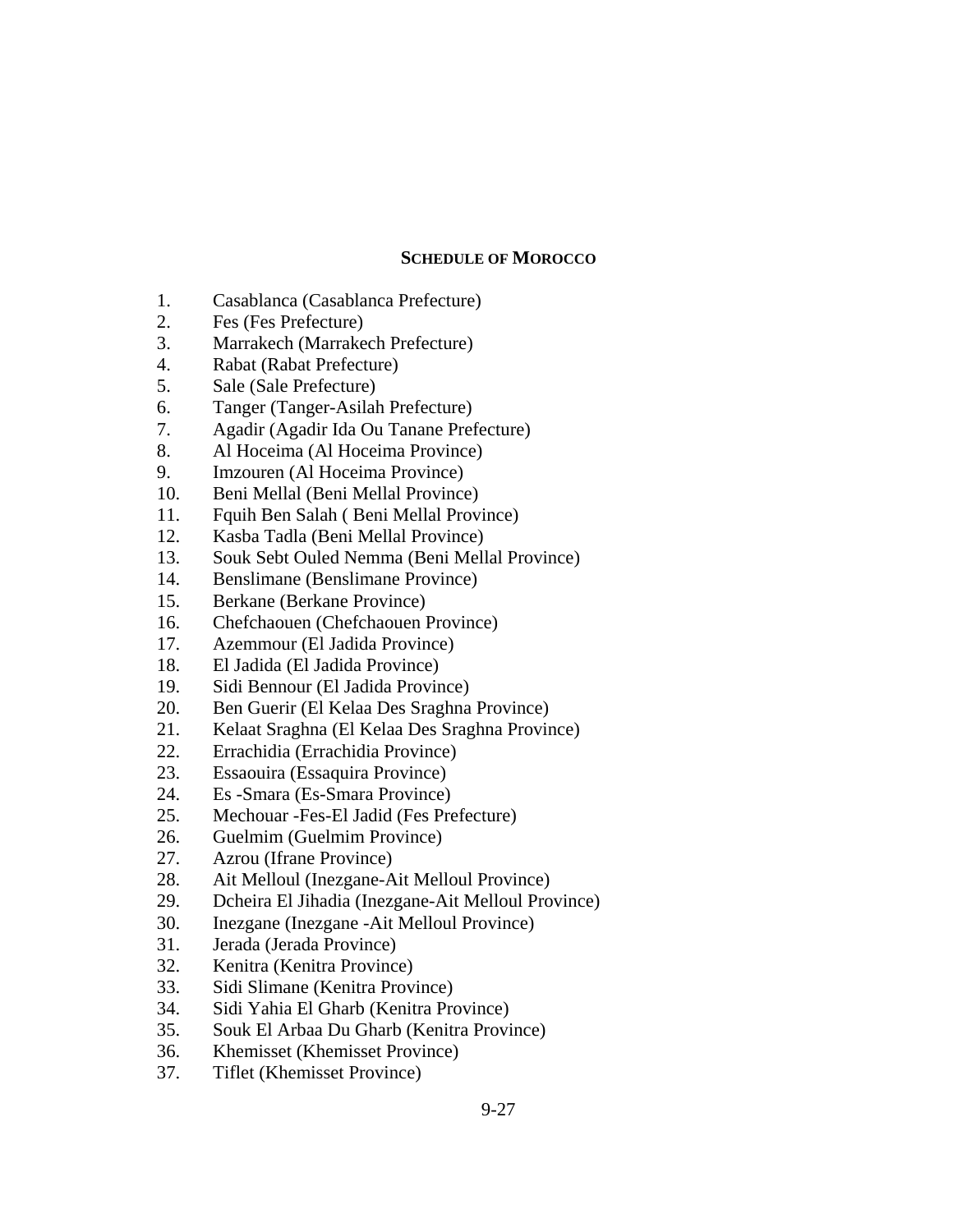- 38. Khenifra (Khenifra Province)
- 39. Midelt (Khenifra Province)
- 40. M'rirt (Khenifra Province)
- 41. Bejaad (Khouribga Province)
- 42. Khouribga (Khouribga Province)
- 43. Oued Zem (Khouribga Province)
- 44. Laayoune (Laayoune Province)
- 45. Ksar El Kebir (Larache Province)
- 46. Larache (Larache Province)
- 47. Meknes (Meknes Province)
- 48. Ouislane (Meknes Province)
- 49. Ain Harrouda (Mohammadia Prefecture)
- 50. Mohammadia (Mohammadia Prefecture)
- 51. Al Aaroui (Nador Province)
- 52. Nador (Nador Province)
- 53. Zaio (Nador Province)
- 54. Ouarzazate (Ouarzazate Province)
- 55. Tinghir (Ouarzazate Province)
- 56. Dakhla (Ouededdahab Province)
- 57. Oujda (Oujda-Angad Province)
- 58. Safi (Safi Province)
- 59. Youssoufia (Safi Province)
- 60. Sefrou (Sefrou Province)
- 61. Berrechid (Settat Province)
- 62. Settat (Settat Province)
- 63. Ouezzane (Sidi Kacem Province)
- 64. Sidi Kacem (Sidi Kacem Province)
- 65. Skhirate (Skhirate- Temara Prefecture)
- 66. Temara (Skhirate-Temara Prefecture)
- 67. Tantan (Tan –Tan Province)
- 68. El Aioun Sidi Mellouk (Taourirt Province)
- 69. Taourirt (Taourirt Province)
- 70. Oulad Teima (Taroudant Province)
- 71. Taroudant (Taroudant Province)
- 72. Guercif (Taza Province)
- 73. Taza (Taza Province)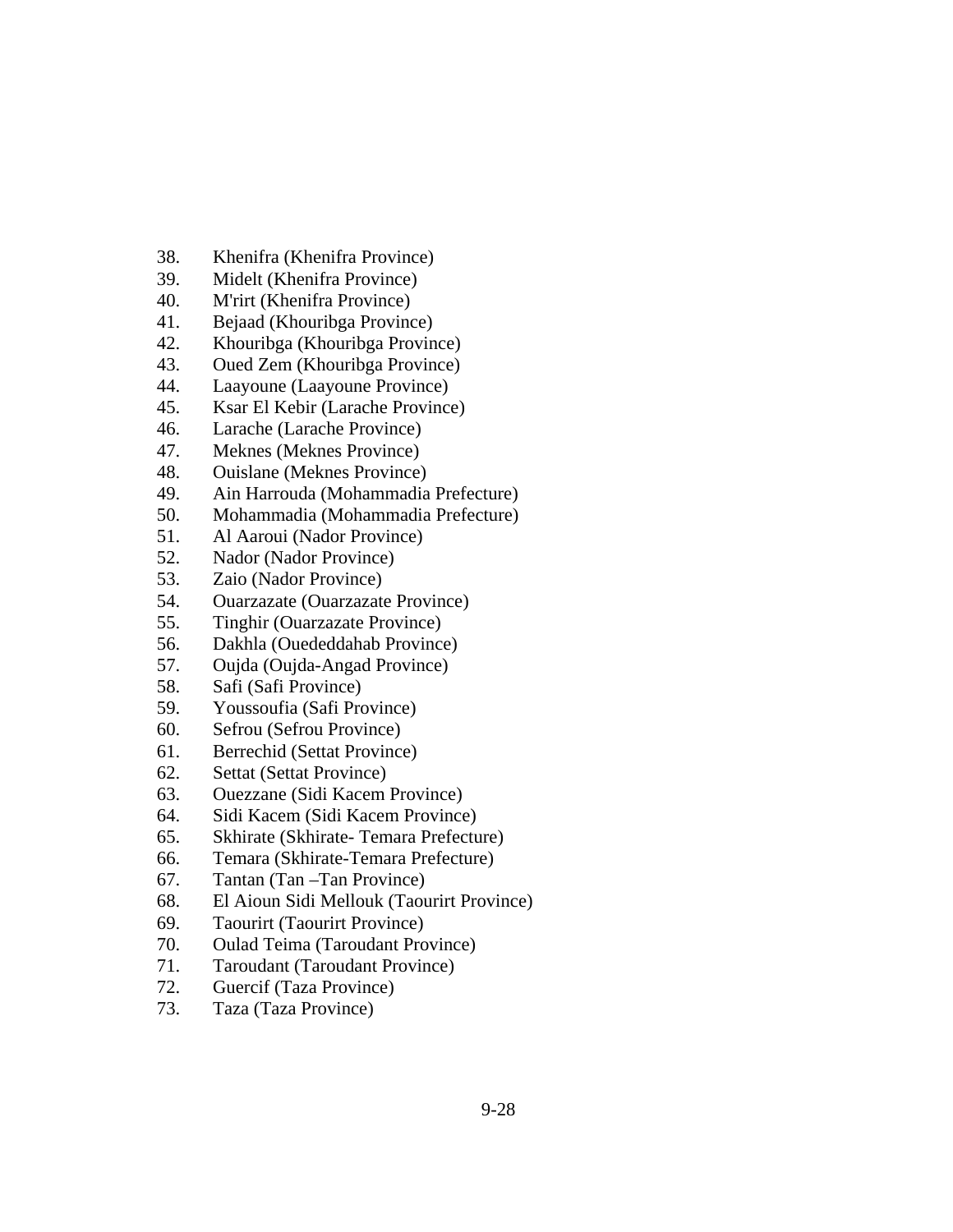- 74. Fnideq (Tetouan Province)
- 75. Tetouan (Tetouan Province)
- 76. Tiznit (Tiznit Province)
- 77. Zagora (Zagora Province)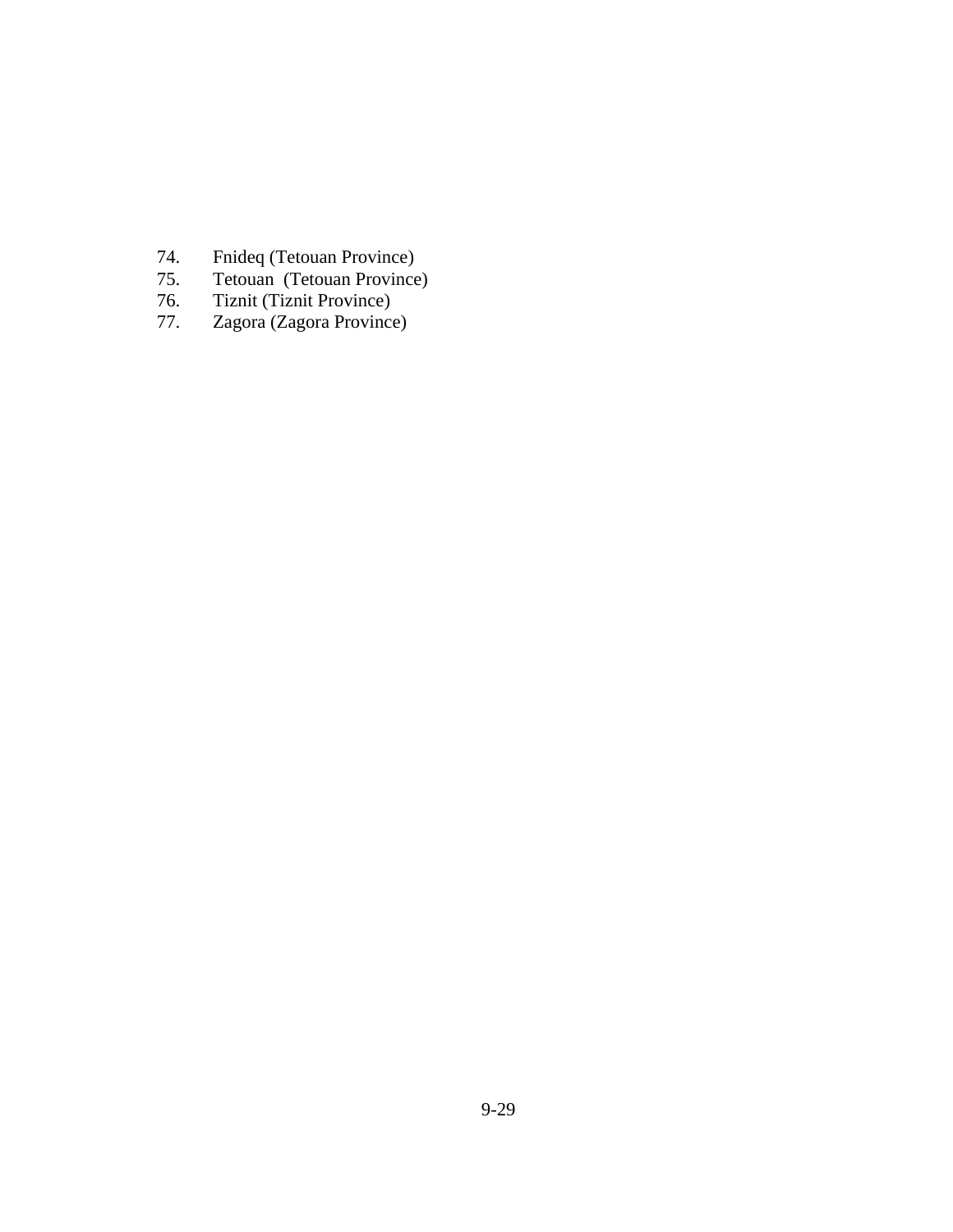#### **SCHEDULE OF THE UNITED STATES**

#### Arkansas

Executive branch agencies, including universities This Chapter does not cover procurement by the Office of Fish and Game or procurement by executive branch agencies of construction services.

Colorado Executive branch agencies

Connecticut Department of Administrative Services Department of Transportation Department of Public Works Constituent Units of Higher Education

Delaware\* Administrative Services (Central Procurement Agency) State universities State colleges

Florida\* Executive branch agencies

Hawaii Department of Accounting and General Services

This Chapter does not cover procurement by the Department of Accounting and General Services of software or construction services.

#### Idaho

Central Procurement Agency (including all colleges and universities subject to central purchasing oversight)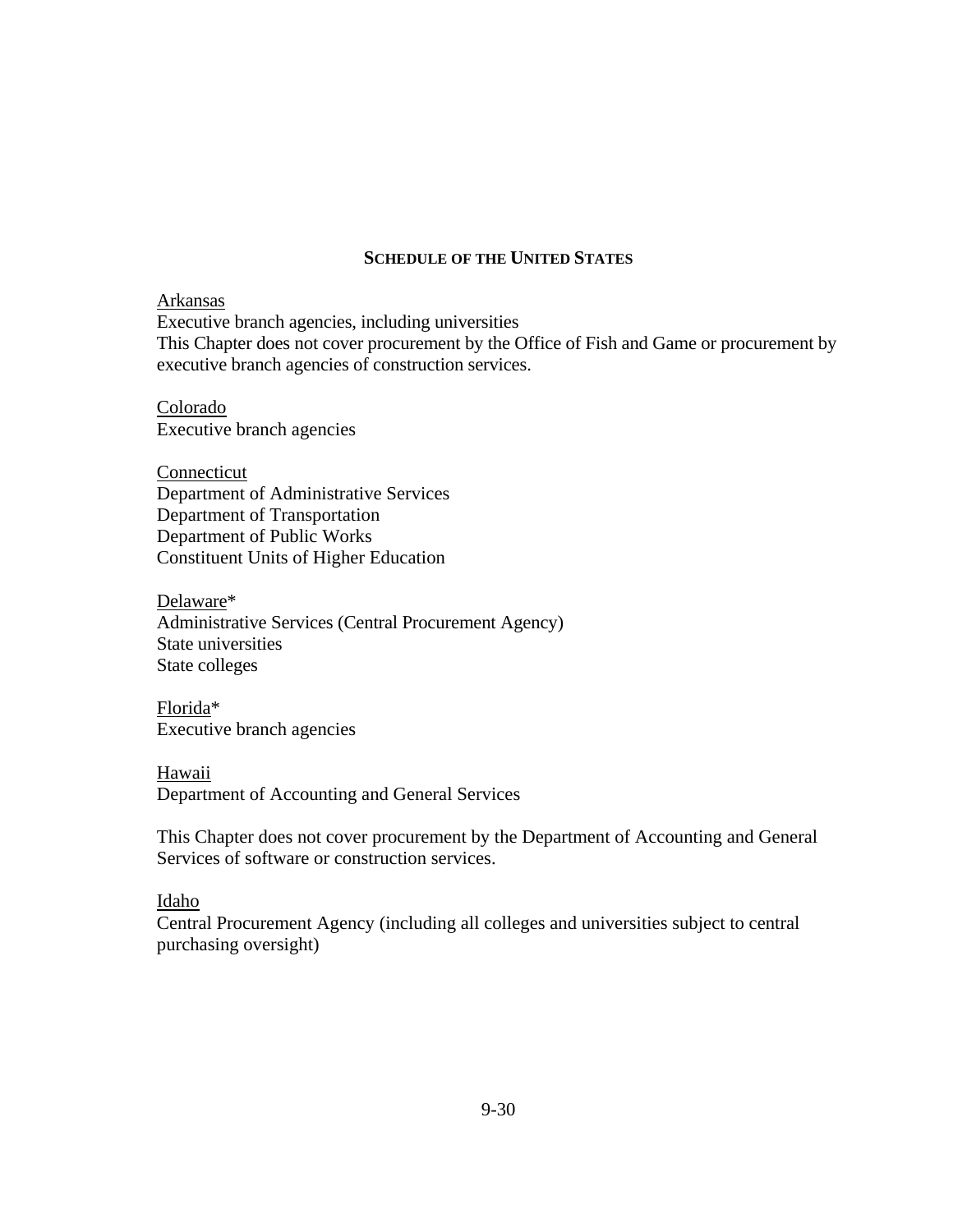Kansas Executive branch agencies

This Chapter does not cover procurement by executive branch agencies of construction services, automobiles, or aircraft.

Kentucky Division of Purchases, Finance and Administration Cabinet

This Chapter does not cover procurement by the Division of Purchases, Finance and Administration Cabinet for construction projects.

Louisiana Executive branch agencies

Maryland\* Office of the Treasury Department of the Environment Department of General Services Department of Housing and Community Development Department of Human Resources Department of Licensing and Regulation Department of Natural Resources Department of Personnel Department of Public Safety and Correctional Services Department of Transportation

**Mississippi** Department of Finance and Administration

This Chapter does not cover procurement of services by the Department of Finance and Administration.

Nebraska Central Procurement Agency

New Hampshire\* Central Procurement Agency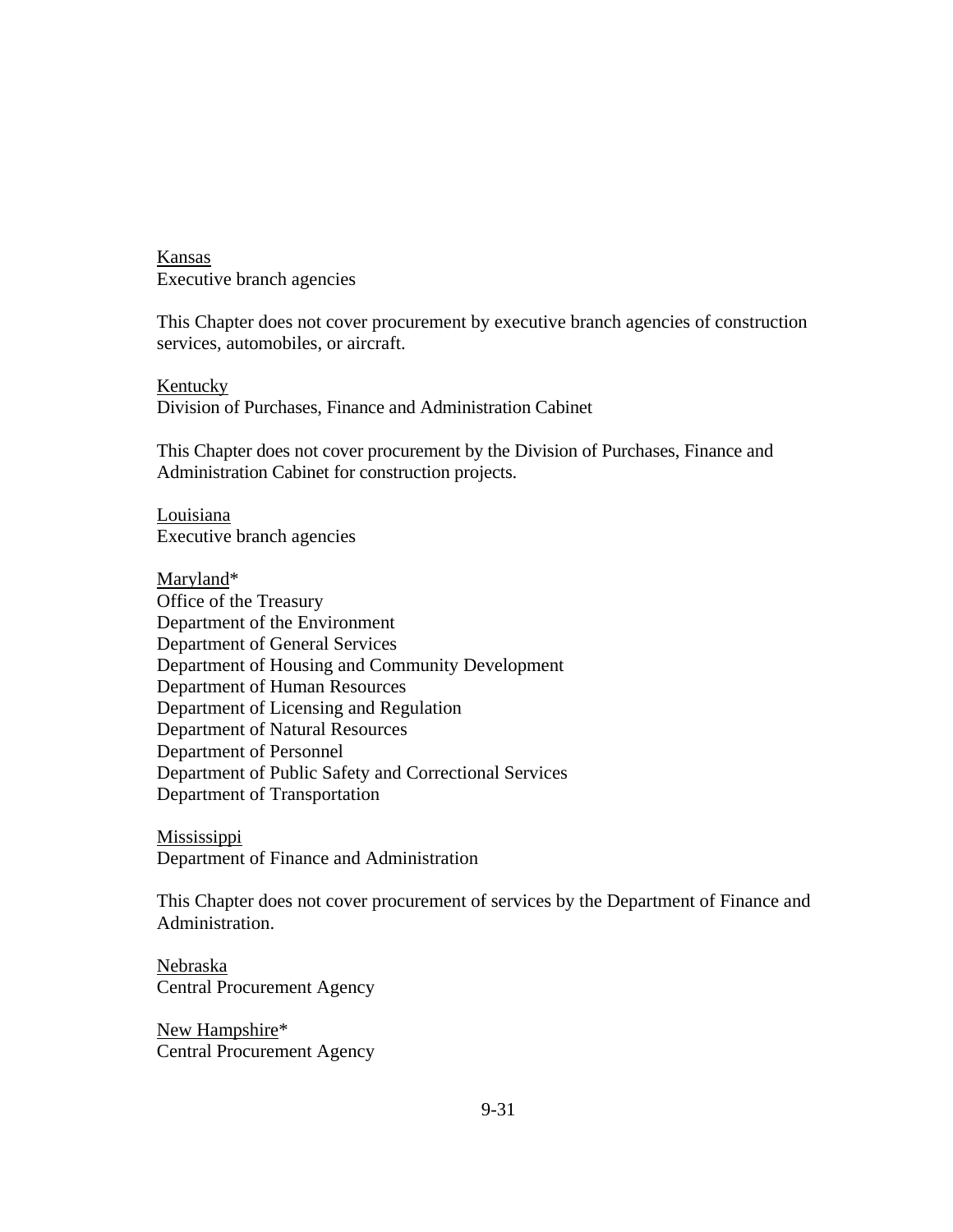New York\* State agencies State university system

This Chapter covers public authorities and public benefit corporations, with the exception of those entities with multi-state mandates. This Chapter does not cover the procurement of transit cars, buses, and related equipment.

Oregon Department of Administrative Services

Rhode Island Executive branch agencies

This Chapter does not cover the procurement by executive branch agencies of boats, automobiles, buses, or related equipment.

South Dakota Central Procuring Agency (including universities and penal institutions)

This Chapter does not cover procurement by the Central Procuring Agency of beef.

Texas Texas Building and Procurement Commission

Utah Executive branch agencies

Vermont Executive branch agencies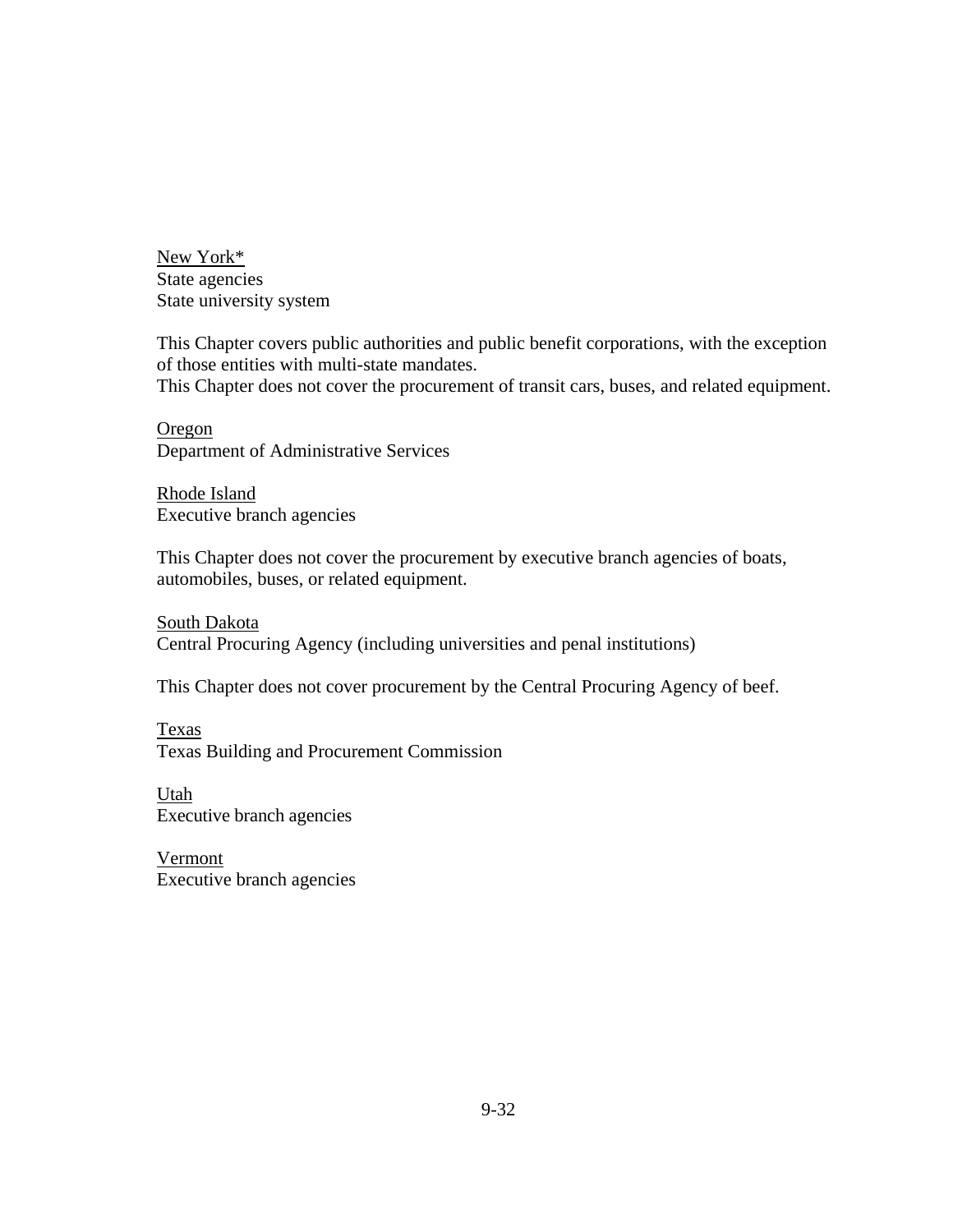Washington Executive branch agencies, including: - General Administration - Department of Transportation

State Universities

This Chapter does not cover procurement by executive branch agencies of fuel, paper products, boats, ships, or vessels.

Wyoming\* Procurement Services Division Department of Transportation University of Wyoming

### **Notes to Schedule of the United States**

In addition to the conditions specified in the General Notes in Annex 9-F, the following conditions apply:

1. For the states marked by an asterisk (\*), the Chapter does not cover the procurement of construction-grade steel (including requirements on subcontracts), motor vehicles, or coal.

2. With respect to procurement by entities listed in this Schedule, this Chapter does not apply to preferences or restrictions associated with programs promoting the development of distressed areas, or businesses owned by minorities, disabled veterans, or women.

3. Nothing in this Annex shall be construed to prevent any state entity from applying restrictions that promote the general environmental quality in that state, as long as such restrictions are not disguised barriers to international trade.

4. This Chapter does not cover procurement by an entity listed in this Schedule on behalf of non-covered entities at a different level of government.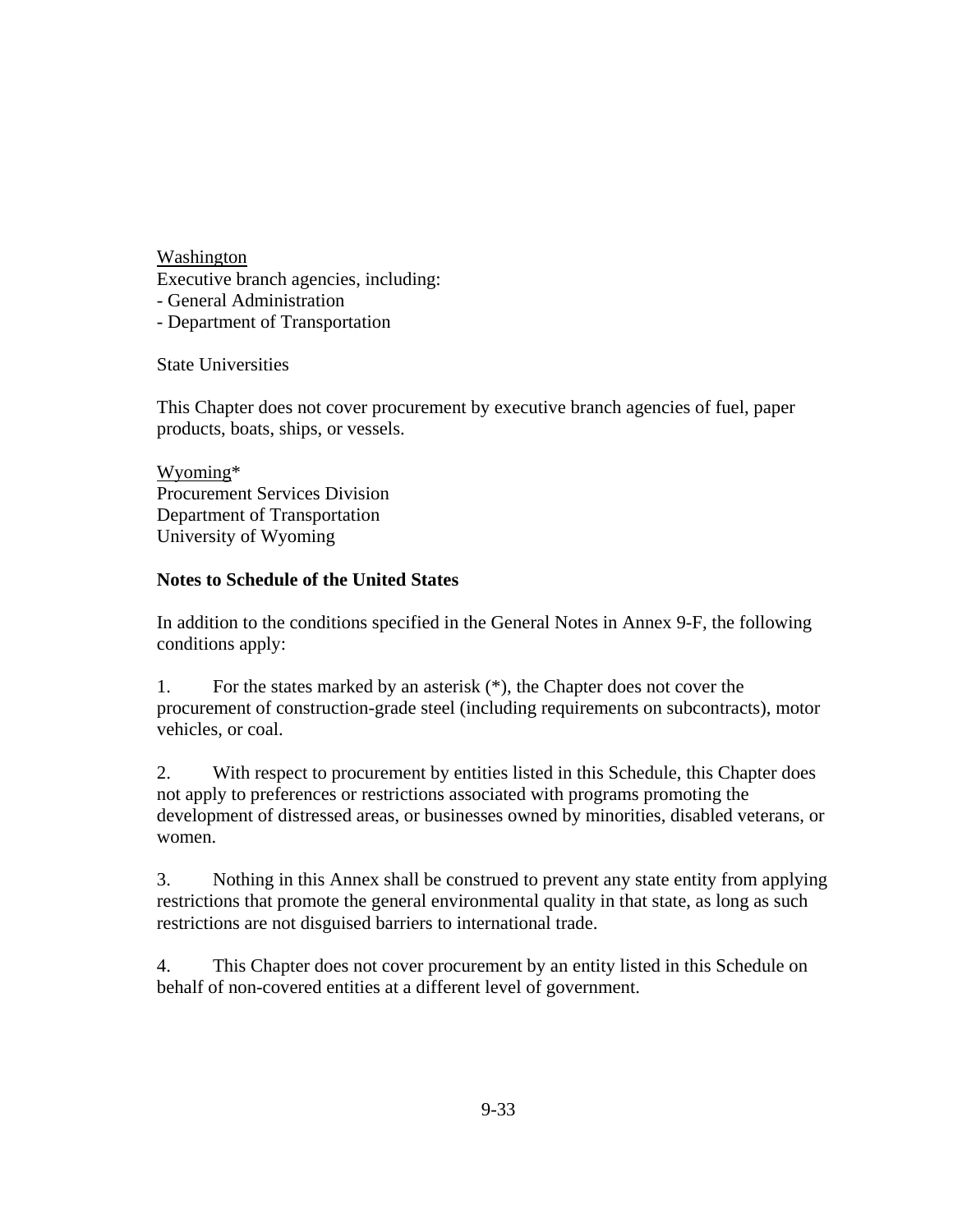5. With respect to procurement by entities listed in this Schedule, this Chapter does not apply to restrictions attached to Federal funds for mass transit and highway projects.

6. This Chapter does not cover the procurement of printing services by the entities listed in this Schedule.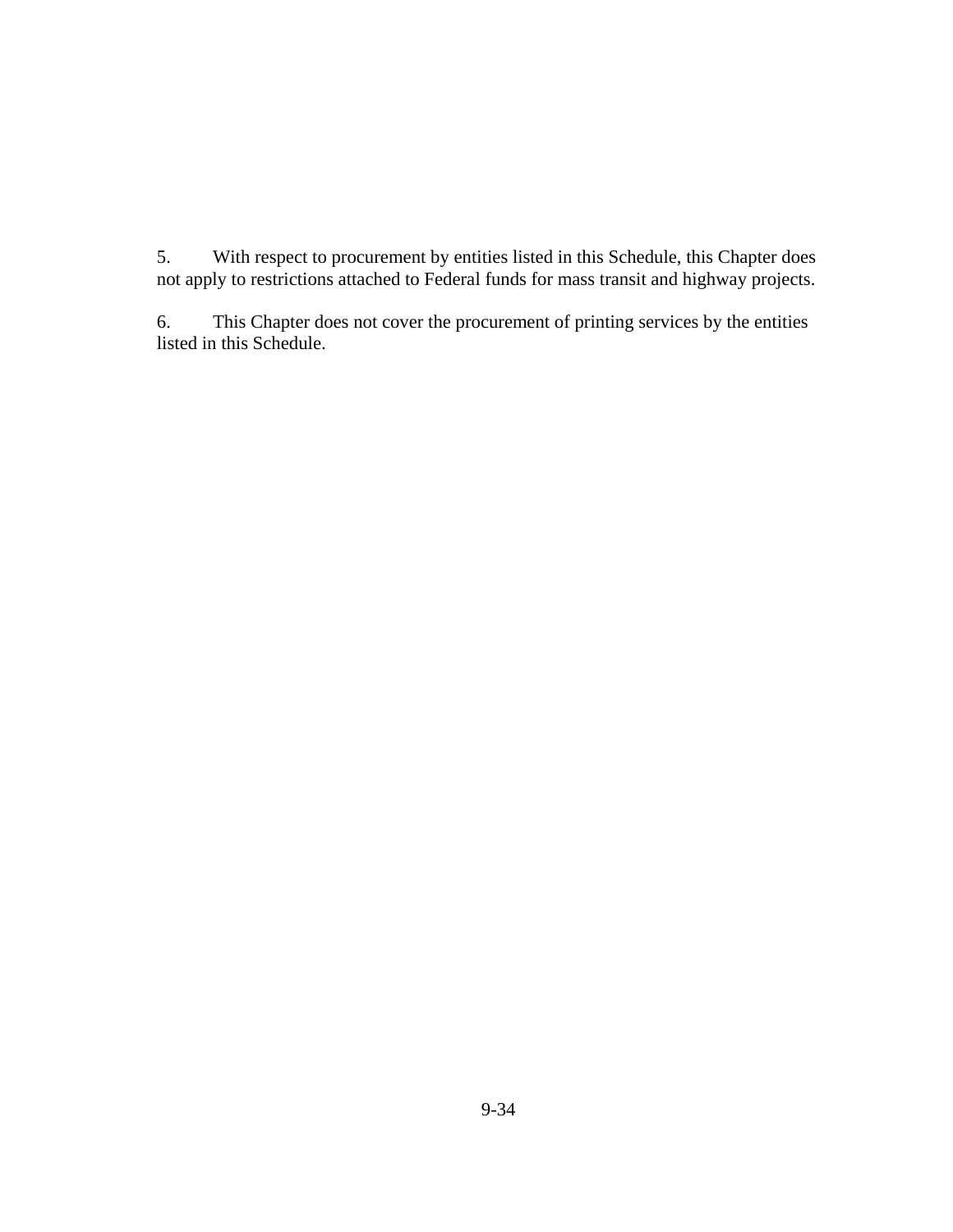## **ANNEX 9-A-3 OTHER COVERED ENTITIES**

This Chapter applies to procurement by the other covered entities listed in a Party's Schedule to this Annex where the value of the procurement is estimated, in accordance with Article 9.1.5, to equal or exceed the following relevant threshold.

#### *Thresholds*

| (To be adjusted according to the formula in Annex 9-E)       |                           |
|--------------------------------------------------------------|---------------------------|
| For procurement of goods and services by entities in List A: | \$250,000<br>DH 8,639,000 |
| For procurement of goods and services by entities in List B: | \$538,000                 |

For procurement of construction services by entities in List A and List B: \$**6,725,000 DH 69,881,000**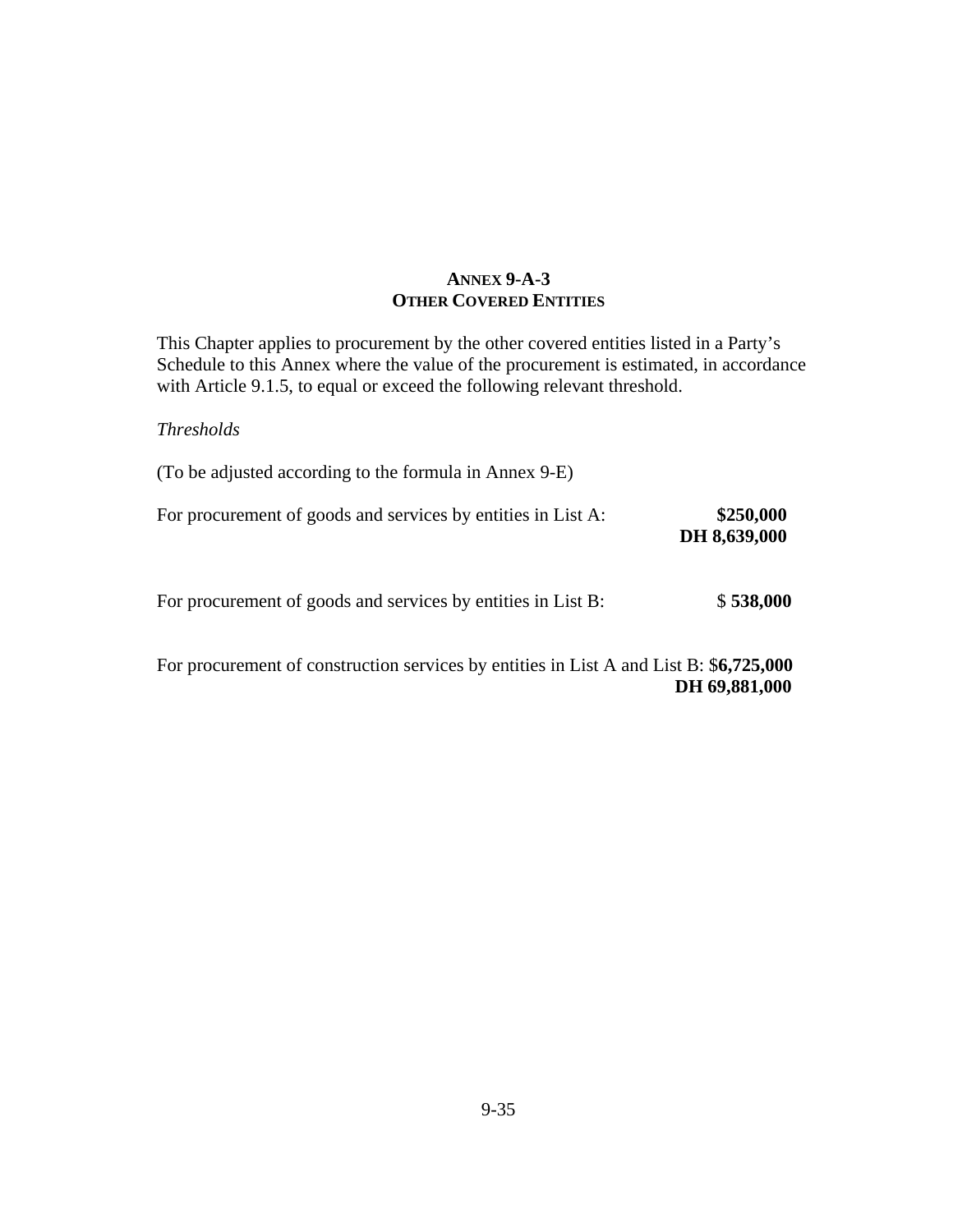## **SCHEDULE OF MOROCCO**

## **List A:**

- 1. Bouregreg-Chaouia Basin Agency
- 2. Loukous Basin Agency
- 3. Moulouya-Nekkour Agency
- 4. Oum Errabia Basin Agency
- 5. Sebou Basin Agency
- 6. Souss Massa Basin Agency
- 7. Tensift Basin Agency
- 8. Social Development Agency
- 9. Agency for the Promotion and Social and Economic Development of the Northern Prefectures and Provinces
- 10. Agency for the Promotion and Social and Economic Development of the Southern Prefectures and Provinces
- 11. Agadir Regional Academy for Education and Training
- 12. Beni Mellal Regional Academy for Education and Training
- 13. Casablanca Regional Academy for Education and Training
- 14. El Jadida Regional Academy for Education and Training
- 15. Settat Regional Academy for Education and Training
- 16. Dakhla Regional Academy for Education and Training
- 17. Fes Regional Academy for Education and Training
- 18. Guelmim Regional Education and Training Academy
- 19. El-Hoceima Regional Academy for Education and Training
- 20. Kenitra Regional Academy for Education and Training
- 21. Laayoune Regional Academy for Education and Training
- 22. Meknes Regional Academy for Education and Training
- 23. Marrakech Regional Academy for Education and Training
- 24. Oujda Regional Academy for Education and Training
- 25. Rabat Regional Academy for Education and Training
- 26. Tetouan Regional Academy for Education and Training
- 27. Agadir Urban Agency
- 28. Laayoune Urban Agency
- 29. Beni-Mellal Urban Agency
- 30. Casablanca Urban Agency
- 31. Fes Urban and Protection Agency
- 32. Kenitra Urban Agency
- 33. Marrakech Urban Agency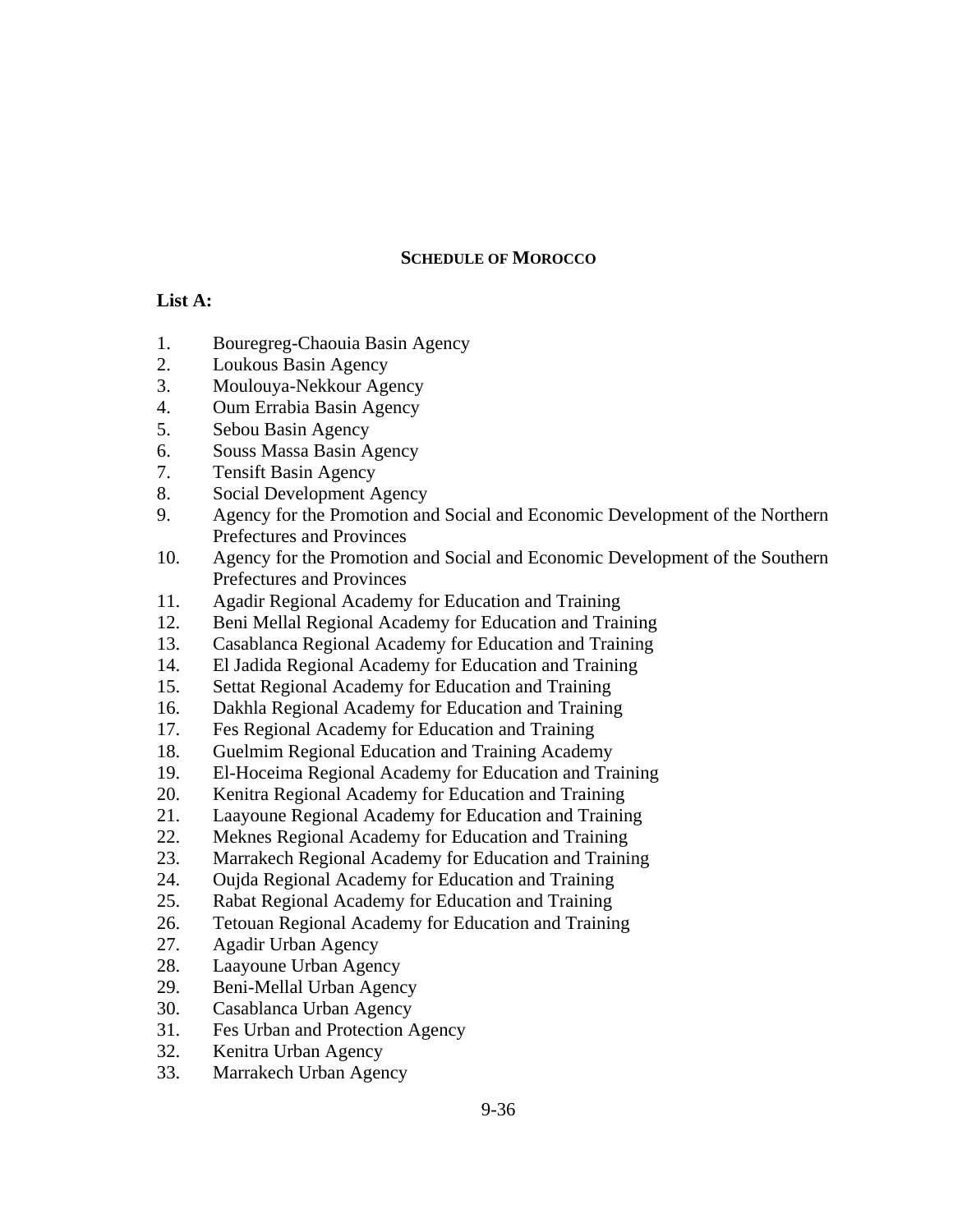- 34. Meknes Urban Agency
- 35. Oujda Urban Agency
- 36. Rabat-Sale Urban Agency
- 37. Settat Urban Agency
- 38. Safi and El Jadida Urban Agency
- 39. Tangier Urban Agency
- 40. Taza Urban Agency
- 41. Tetouan Urban Agency
- 42. Work Centers
- 43. Hassania School of Public Works
- 44. Mohammadia School of Engineering
- 45. National School of Agriculture
- 46. National School of Business and Management of Agadir
- 47. National School of Business and Management of Settat
- 48. National School of Business and Management of Tangier
- 49. National School of Mining
- 50. Higher Institute of Industrial Arts and Design
- 51. National School of Applied Sciences of Tangier
- 52. National College of Electricity and Mechanical Engineering
- 53. National School of Computer Science and Systems Analysis
- 54. National Technological Institute of Agadir
- 55. National Technological Institute of Casablanca
- 56. National Technological Institute of Fes
- 57. National Technological Institute of Meknes
- 58. National Technological Institute of Oujda
- 59. National Technological Institute of Safi
- 60. National Technological Institute of Sale
- 61. Hassan Ii Institute of Agronomics and Veterinary Medicine
- 62. National Institute of Agronomical Research
- 63. National Fisheries Research Institute
- 64. Higher Institute of Administration
- 65. Higher Institute of Business Administration
- 66. Higher Institute of The Magistracy
- 67. Prince Sidi Mohammed Technical Institute of Agribusiness Management
- 68. University Institute of Scientific Research
- 69. Office of Vocational Training and Promotion of Labor
- 70. Moroccan National Office of Tourism
- 71. Doukkala Regional Office of Agricultural Development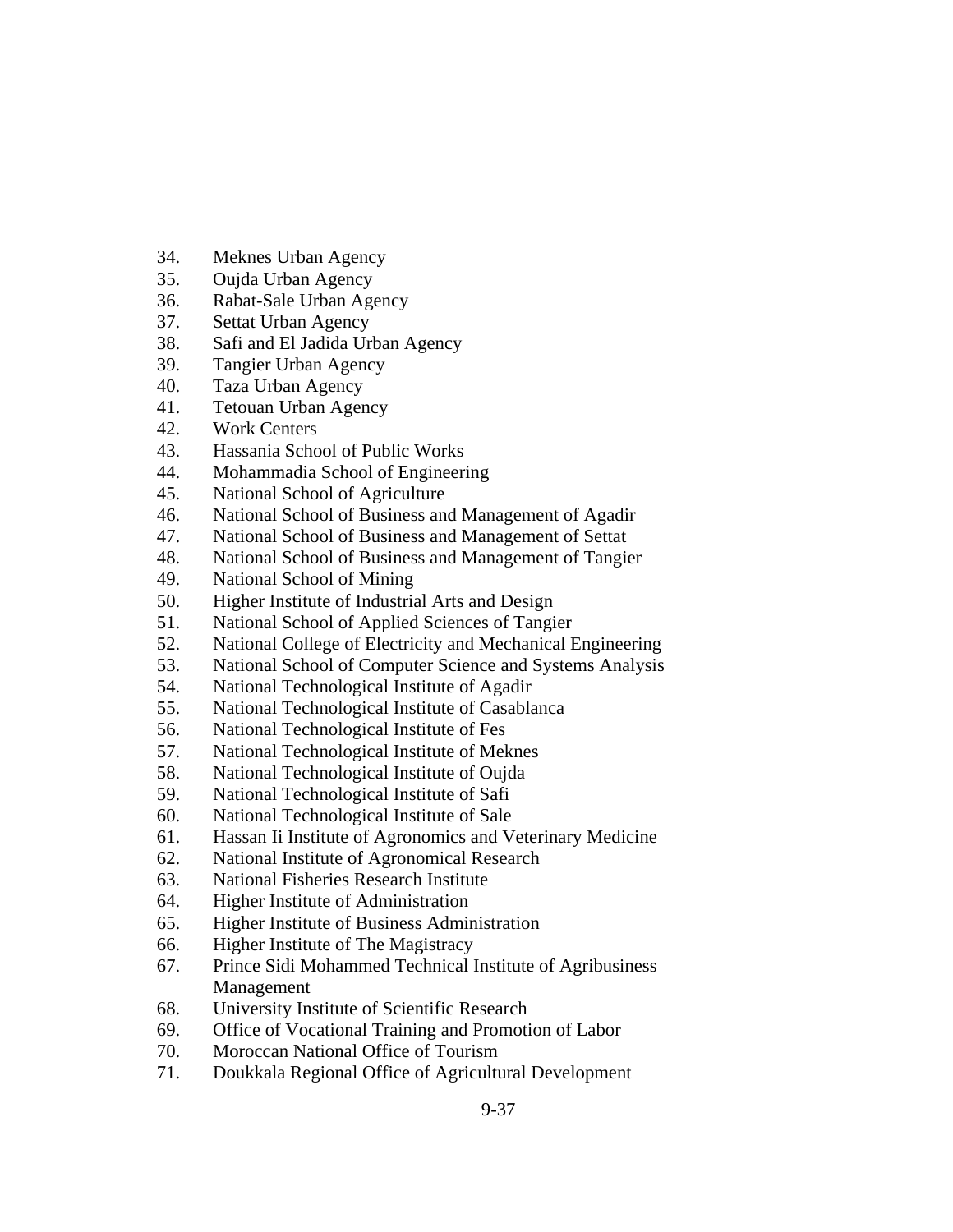- 72. Gharb Regional Office of Agricultural Development
- 73. Haouz Regional Office of Agricultural Development
- 74. Loukkos Regional Office of Agricultural Development
- 75. La Moulouya Regional Office of Agricultural Development
- 76. Ouarzazate Regional Office of Agricultural Development
- 77. Souss Massa Regional Office of Agricultural Development
- 78. Tadla Regional Office of Agricultural Development
- 79. Tafilalet Regional Office of Agricultural Development
- 80. Abdelmalek Essaadi University
- 81. Al Quaraouiyine University
- 82. Cadi Ayad Marrakech University
- 83. Chouaib Doukkali University
- 84. Hassan I Settat University
- 85. Hassan Ii/Ain Chock University
- 86. Hassan Ii/Mohammedia University
- 87. Ibn Tofail University
- 88. Ubnou Zohr Agadir University
- 89. Mohamed V/Agdal University
- 90. Mohamed The First Oujda University
- 91. Moulay Smail University
- 92. Mohamed V/Souissi University
- 93. Sidi Mohamed Ben Abdallah University
- 94. Ibn Sina University Hospital
- 95. Ibn Rochd University Hospital
- 96. Hassan Ii University Hospital
- 97. Mohamed Vi University Hospital
- 98. National Agency for Land Preservation, Land Registry and Cartography
- 99. Barid Al Maghrib
- 100. Regional Office for Planning and Construction of the Central Region
- 101. Regional Office for Planning and Construction of the Center-North Region
- 102. Regional Office for Planning and Construction of the Center-South Region
- 103. Regional Office for Planning and Construction of the Northwestern Region
- 104. Regional Office for Planning and Construction of the Eastern Region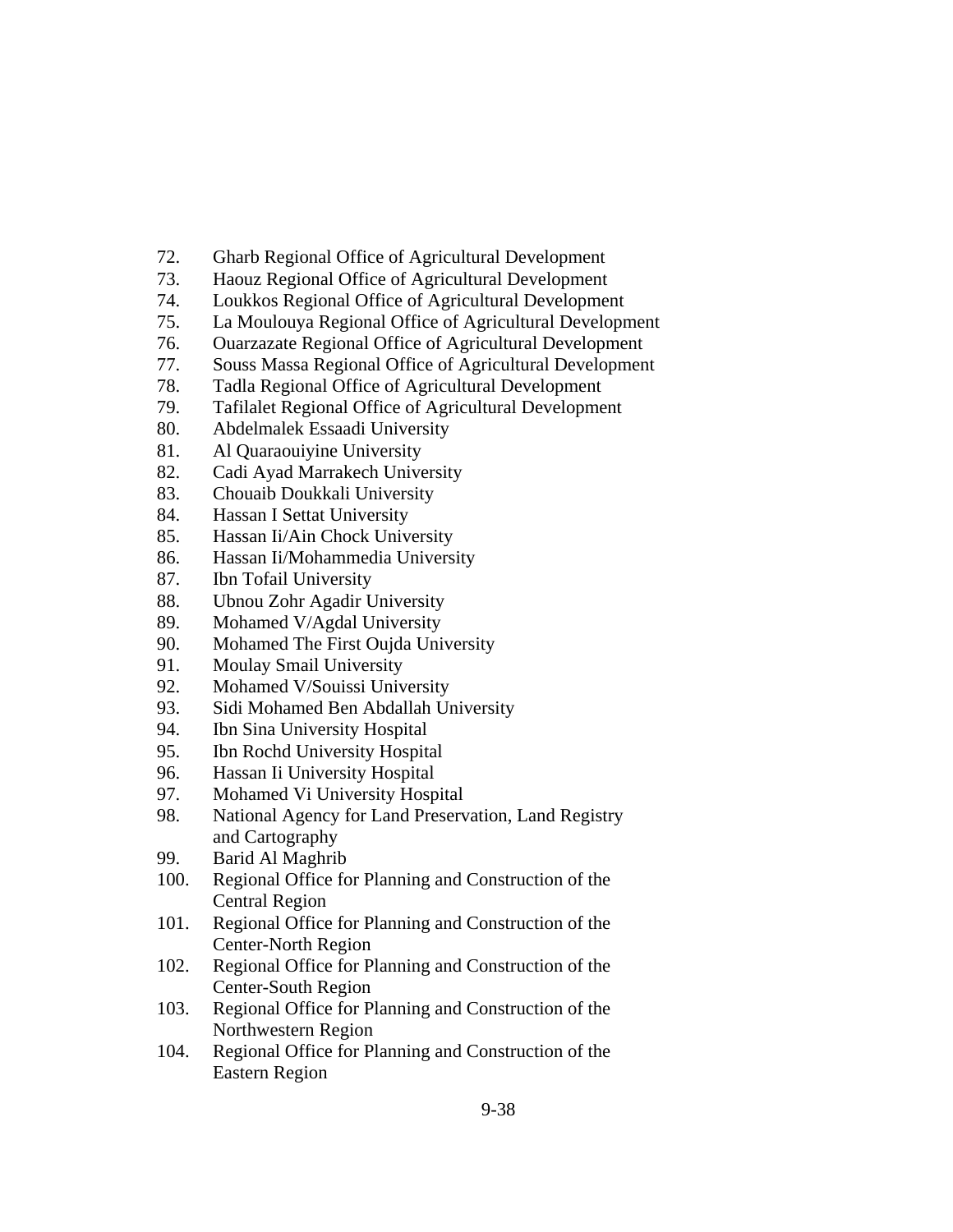- 105. Regional Office for Planning and Construction of the Southern Region
- 106. Regional Office for Planning and Construction of the Tensift Region
- 107. Pasteur Institute of Morocco
- 108. Office of Ports Utilization
- 109. National Railroad Office
- 110. National Office of Electricity
- 111. National Office of Potable Water
- 112. National Fisheries Service
- 113. National Transportation Office
- 114. Moroccan Cinematographic Center
- 115. Center for Development of Renewable Energy Sources
- 116. Chaouia Water and Electricity Distribution Authority
- 117. Fes Water and Electricity Distribution Authority
- 118. El Jadida Water and Electricity Distribution Authority
- 119. Larache Intercommunal Water and Electricity Distribution Authority
- 120. Meknes Water and Electricity Distribution Authority
- 121. Marrakech Water and Electricity Distribution Authority
- 122. Nador Water and Electricity Distribution Authority
- 123. Oujda Water and Electricity Distribution Authority
- 124. Safi Water and Electricity Distribution Authority
- 125. Tadla Water and Electricity Distribution Authority
- 126. Taza Water and Electricity Distribution Authority
- 127. Casablanca Refrigeration Authority
- 128. Kenitra Water and Electricity Distribution Authority
- 129. Agadir Multi-Services Authority
- 130. Agadir Urban Transportation Authority
- 131. Casablanca Transportation Authority
- 132. Fes Urban Transportation Authority
- 133. Meknes Urban Transportation Authority
- 134. Rabat-Sale Urban Transportation Authority
- 135. Safi Urban Transportaiton Authority
- 136. National Office of Airports (1)
- 137. Bank Al Maghrib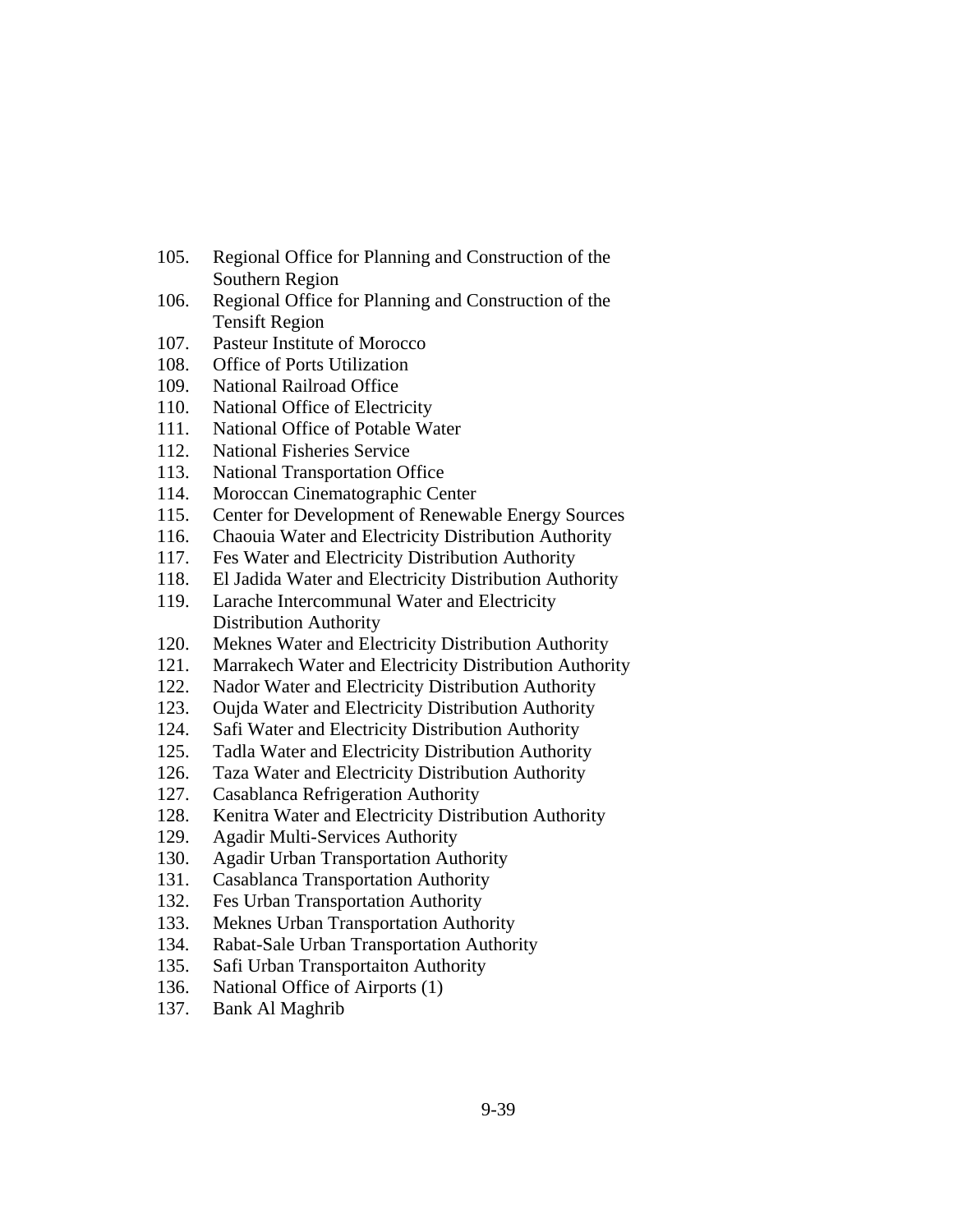# **Notes to Schedule of Morocco**

1. National Office of Airports: This Chapter does not cover procurement by bodies responsible for air traffic control and security.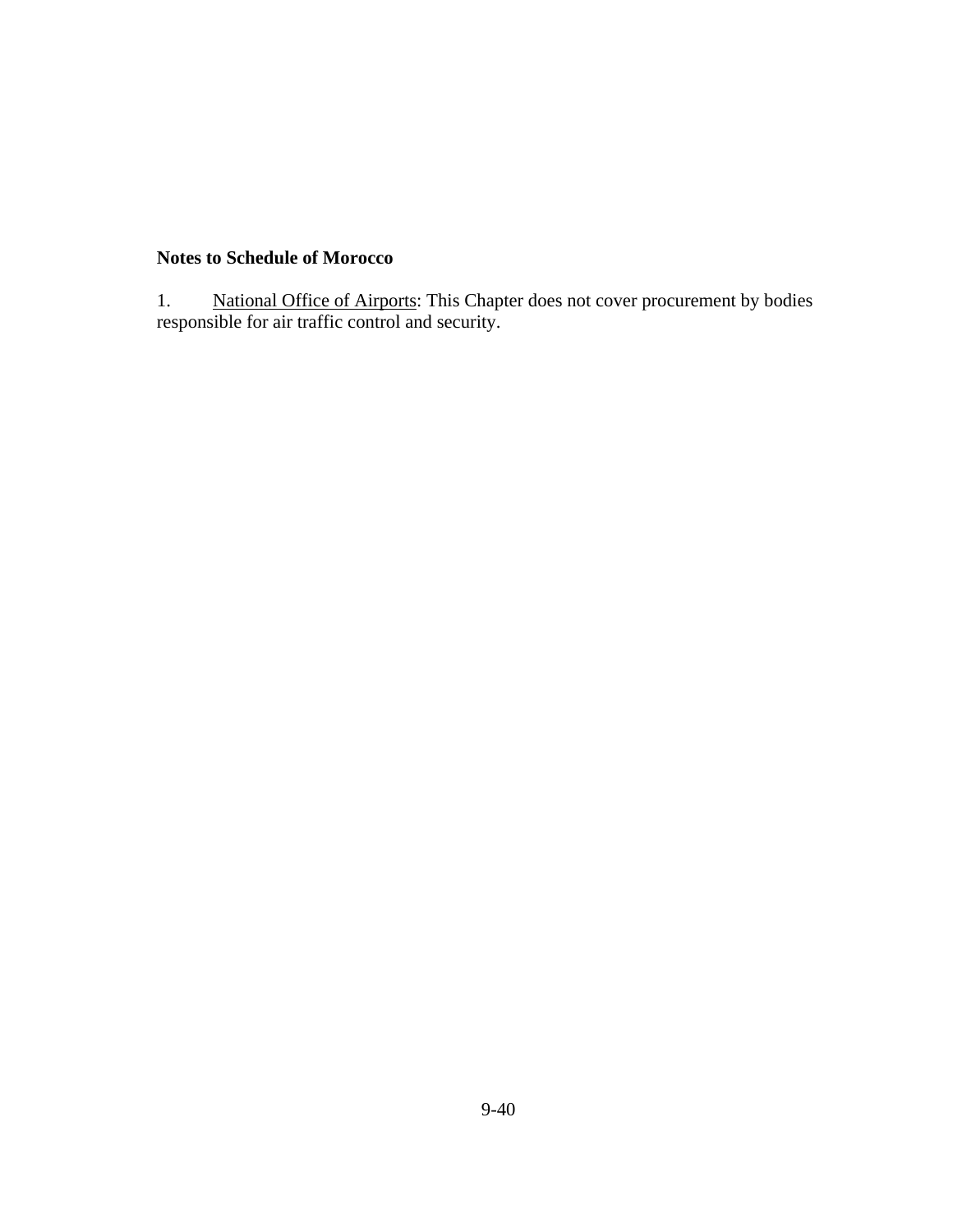### **SCHEDULE OF THE UNITED STATES**

## **List A:**

- 1. Tennessee Valley Authority
- 2. Bonneville Power Administration
- 3. Western Area Power Administration
- 4. Southeastern Power Administration
- 5. Southwestern Power Administration
- 6. St. Lawrence Seaway Development Corporation

### **List B:**

1. Rural Utilities Service(1)

### **Note to Schedule of the United States**

- 1. The Rural Utilities Service shall:
	- (a) waive federal buy national requirements imposed as conditions of funding by the Rural Utilities Service for all power generation projects; and.
	- (b) apply procurement procedures equivalent to the procedures in the WTO Agreement on Government Procurement and national treatment to funded projects exceeding the thresholds specified in this Schedule.

For greater certainty, this Chapter does not apply to any other aspect of procurement by the Rural Utilities Service, including any restrictions the Rural Utilities Service places on financing for telecommunications projects.

2. With respect to procurement by entities listed in this Schedule, this Chapter does not apply to restrictions attached to Federal funds for airport projects.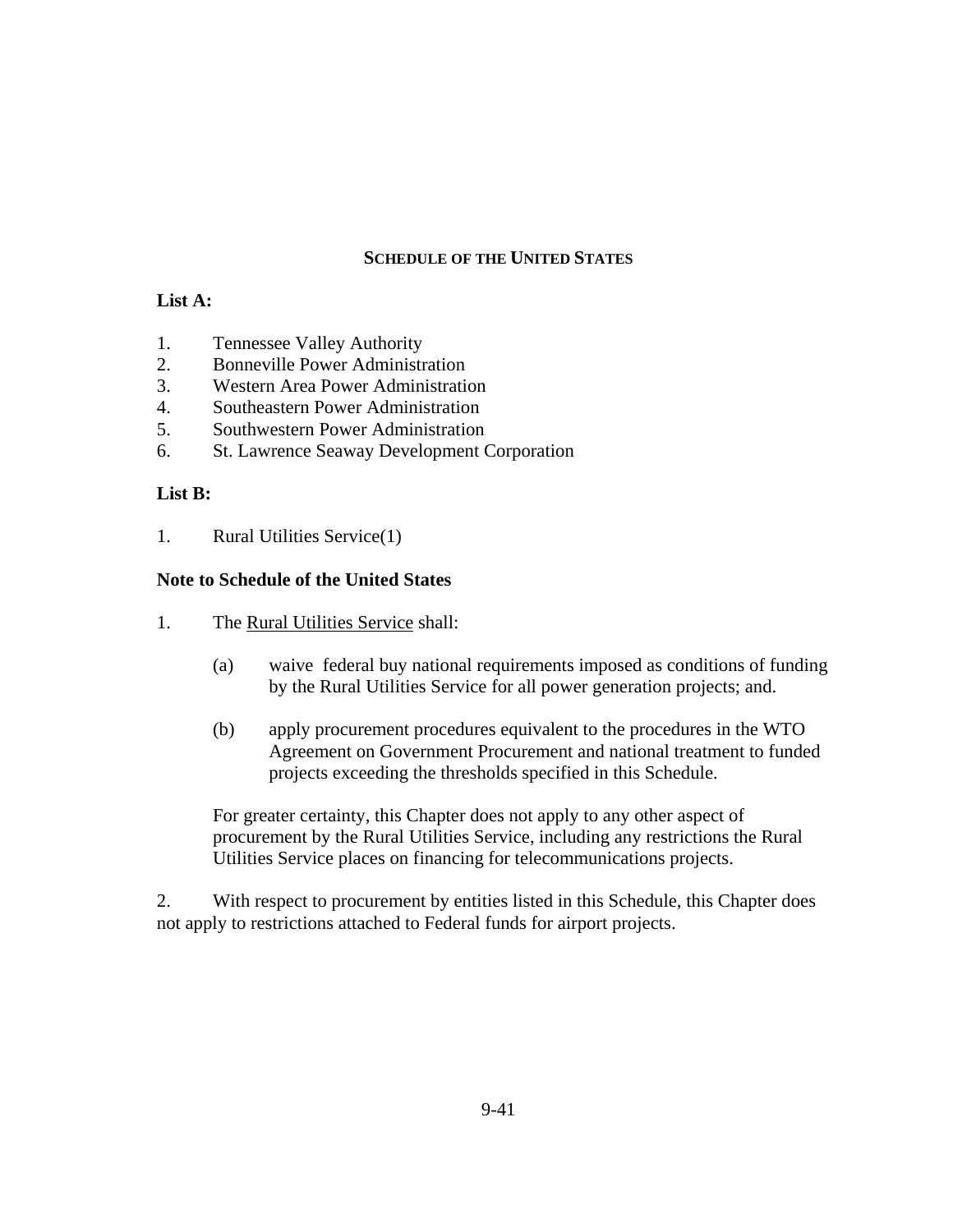## **ANNEX 9-B GOODS**

This Chapter applies to all goods procured by the entities listed in Annexes 9-A-1, 9-A-2, and 9-A-3, subject to the Notes to the respective Annexes, the General Notes, and the Note to this Annex, except for the goods excluded in a Party's Schedule.

#### **Note of Morocco**

1. This Chapter does not cover procurement directly relating to drought relief and natural disaster relief programs.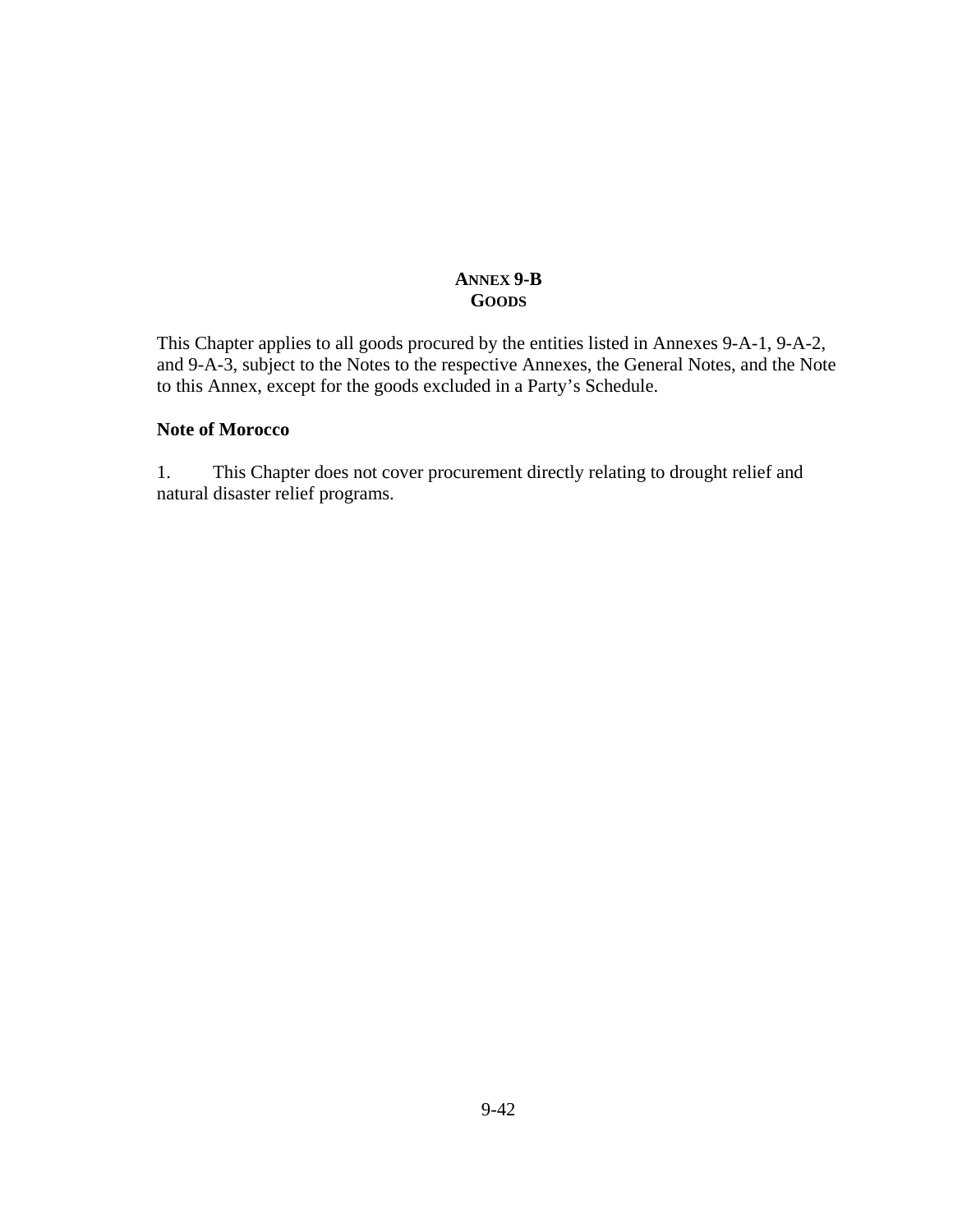## **ANNEX 9-C SERVICES**

This Chapter applies to all services procured by the entities listed in Annexes 9-A-1, 9-A-2, and 9-A-3, subject to the Notes to the respective Annexes, the General Notes, and the Notes to this Annex, except for the services excluded in a Party's Schedule.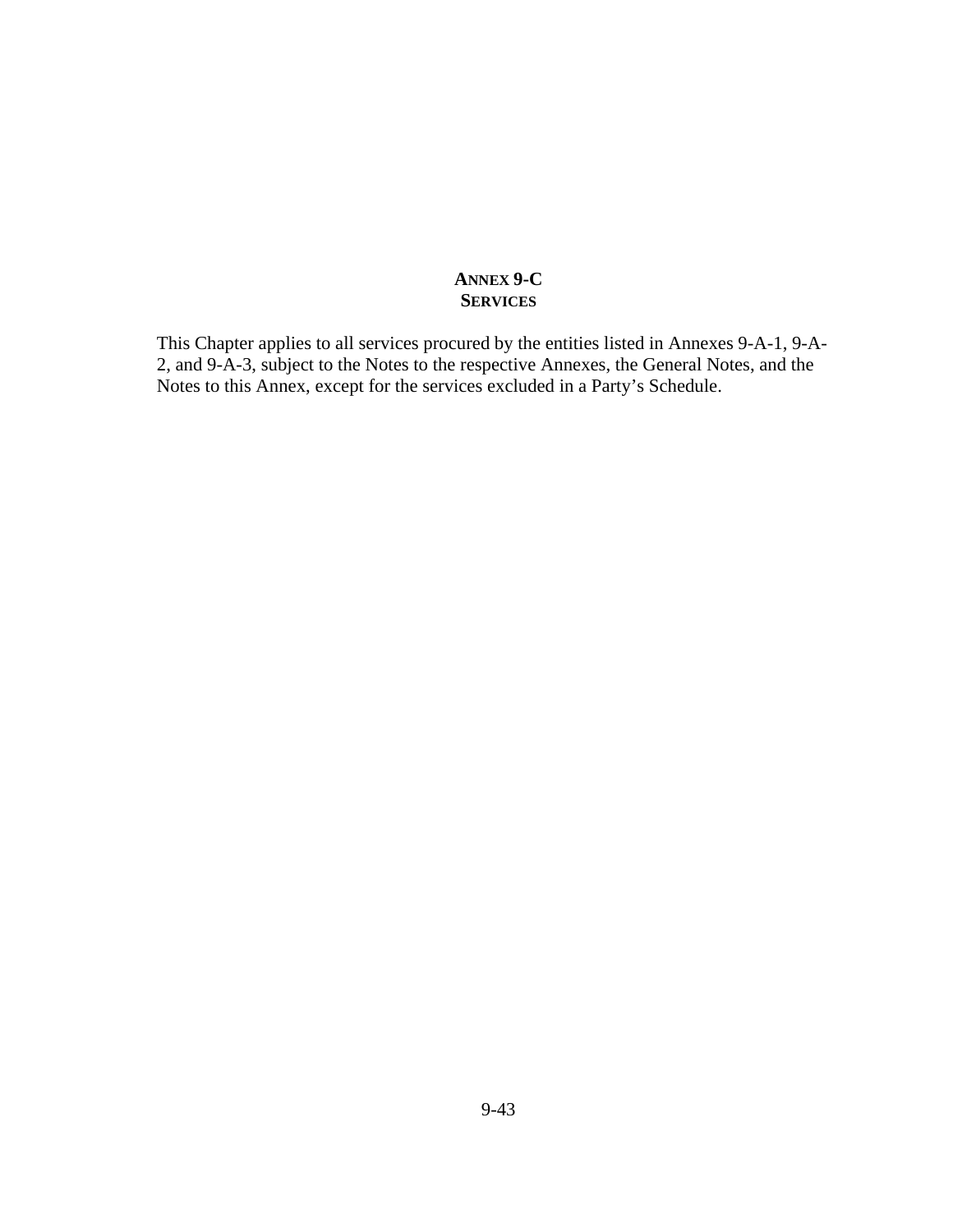#### **SCHEDULE OF MOROCCO**

This Chapter does not cover the procurement of the following services**,** when those services are incidental to or form a part of a procurement contract for the construction services listed in Morocco's Schedule to Annex 9-D. The scope of the following services shall be determined in accordance with the U.N. Provisional Central Product Classification.

| CPC 8676        | Testing and analytical technique services, including quality<br>control and inspection services      |
|-----------------|------------------------------------------------------------------------------------------------------|
| CPC 86751       | Geological, geophysical, and other scientific prospecting<br>services                                |
| CPC 887 and 940 | Delegated utilities management: procurements for water and<br>electricity supply and sanitation only |

#### **SCHEDULE OF THE UNITED STATES**

This Chapter does not cover the procurement of the following services, as elaborated in the Common Classification System and the WTO system of classification – MTN.GNS/W/120. (*For complete listing of Common Classification System, see:*  http://www.tcc.mac.doc.gov/cgi-bin/doit.cgi?204:66:601961876:49#An1001.1b-2-B.)

1. This Chapter does not cover the procurement of basic telecommunications networks and services listed in paragraph 2C(a) to (g) of WTO document MTN.GNS/W/120, such as public voice and data services. However, this Chapter covers information services, as defined in 47 U.S.C. 153 (20).

2. The Chapter does not cover the procurement of the following services. The scope of such services shall be determined in accordance with the Common Classification System.

- A. Research and Development: All Classes
- J. Maintenance, Repair, Modification, Rebuilding, and Installation of Goods/Equipment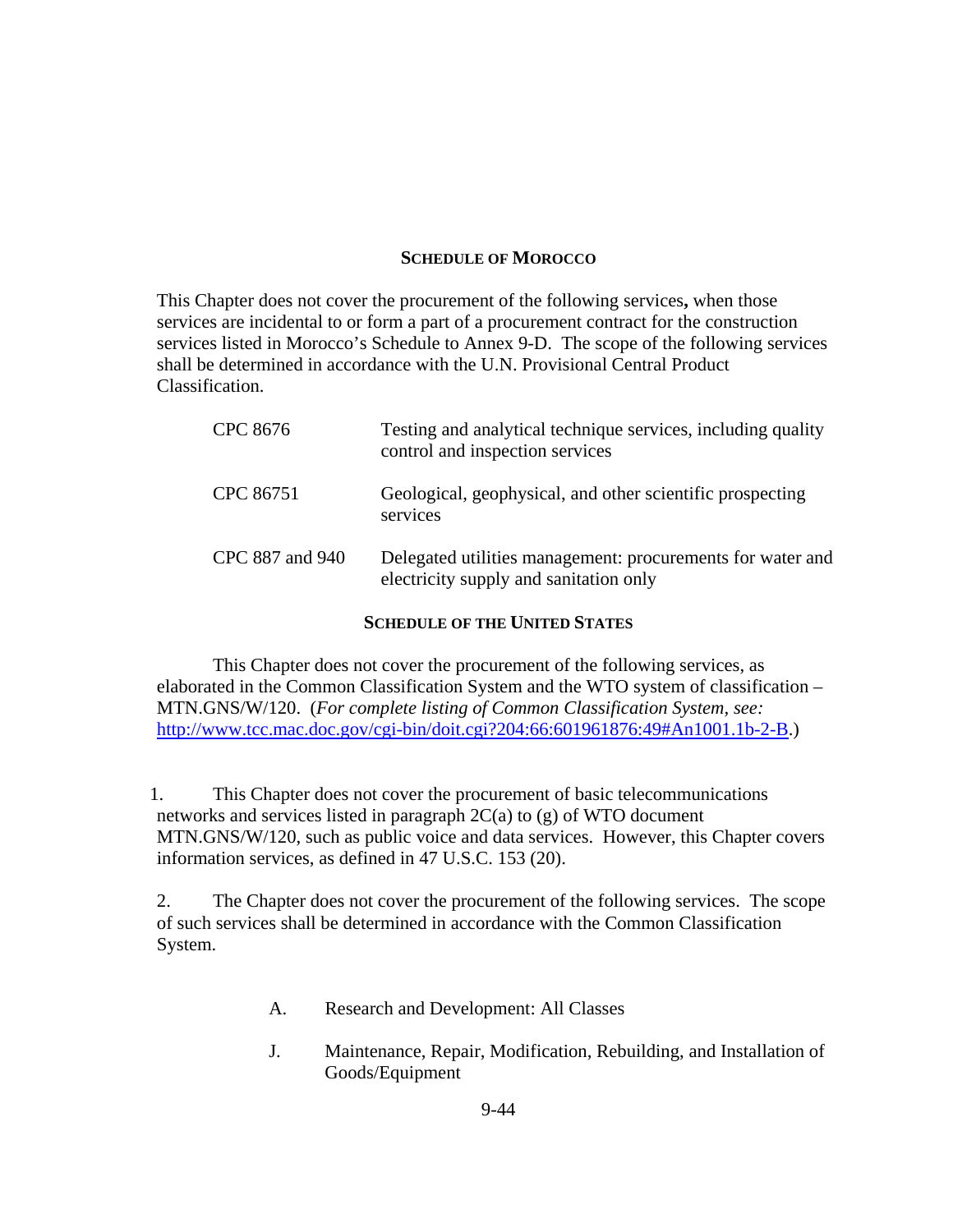- J019 Maintenance, Repair, Modification, Rebuilding and Installation of Equipment Related to Ships
- J998 Non-nuclear Ship Repair
- M. Operation of Government-Owned Facilities: All facilities operated by the Department of Defense, Department of Energy, and the National Aeronautics and Space Administration; and, for all entities: M180 Research and Development facilities
- S. Utilities: All Classes
- V. Transportation, Travel, and Relocation Services: All Classes except V503 Travel Agent Services

#### **Note to Schedule of the United States**

1. This Chapter does not cover the procurement of services in support of military forces outside the United States.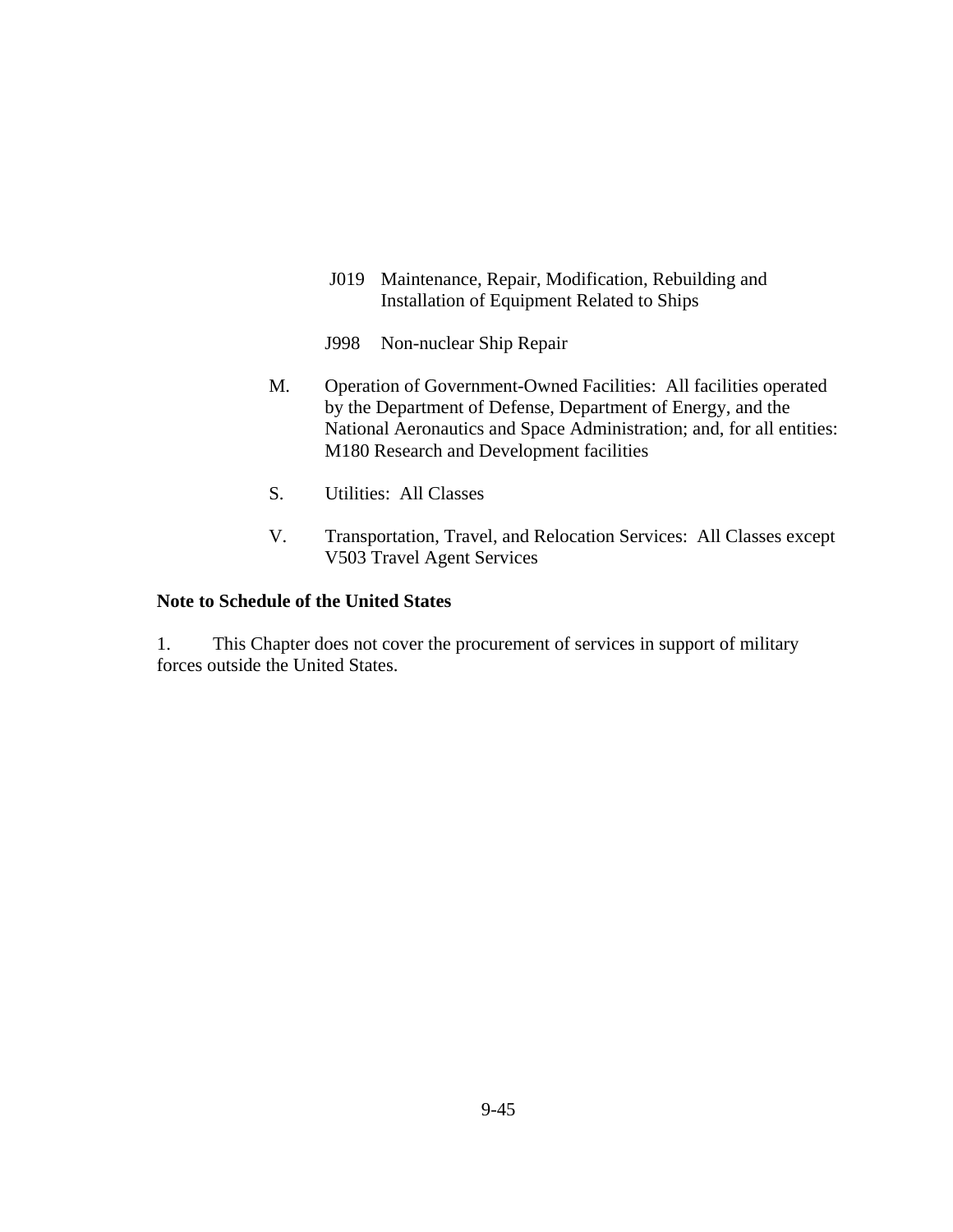## **ANNEX 9-D CONSTRUCTION SERVICES**

This Chapter applies to all construction services procured by the entities listed in Annexes 9-A-1, 9-A-2, and 9-A-3, subject to the Notes to the respective Annexes, the General Notes, and the Notes to this Annex, except for the construction services excluded in a Party's Schedule.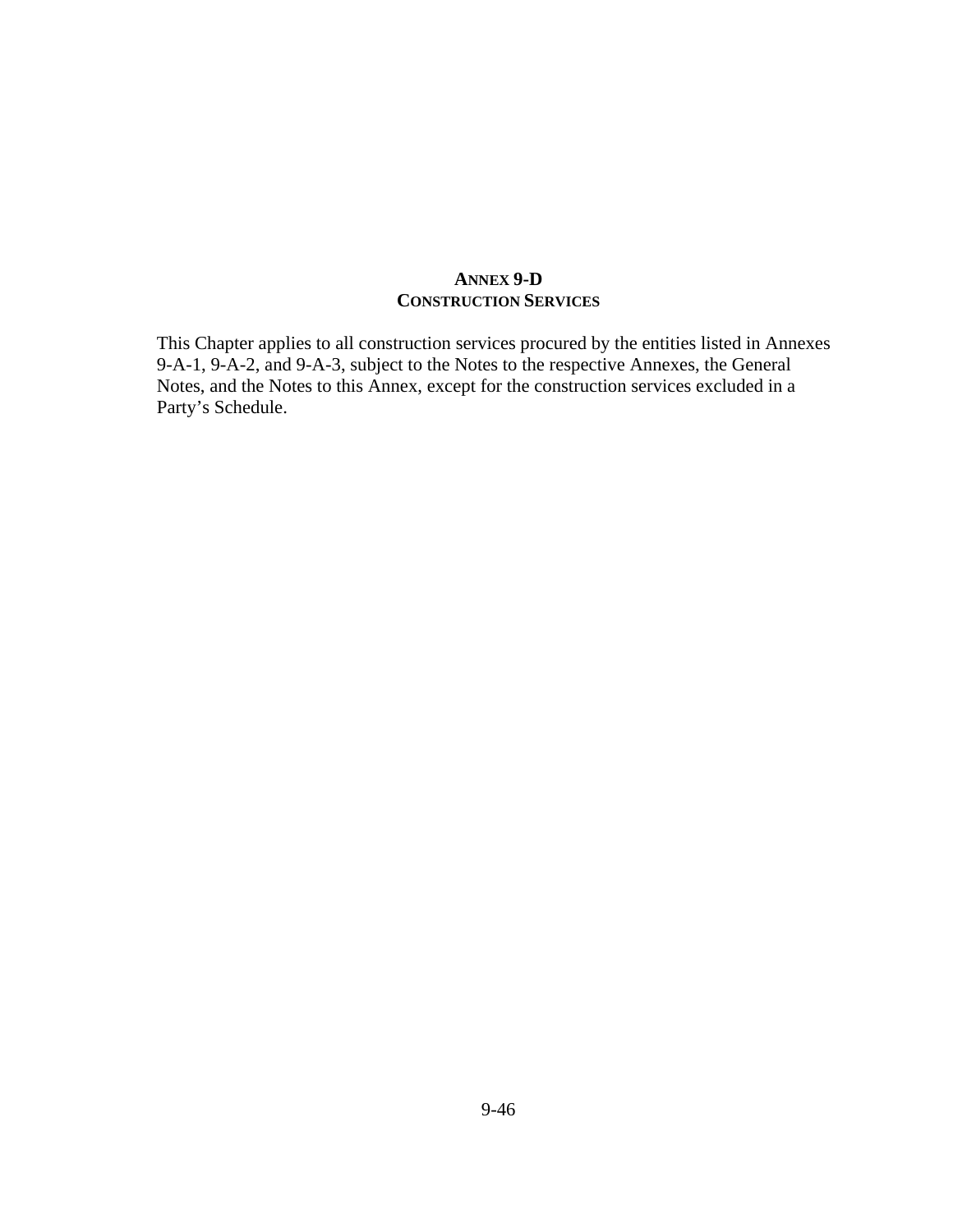### **SCHEDULE OF MOROCCO**

This Chapter does not cover the procurement of the following construction services:

- CPC 522 Civil Engineering Works (Only procurements for port and river dredging are subject to this exclusion).
- CPC 54129 General Construction Services of Other Non-ResidentialBuildings (Only procurements for construction of official and national landmark buildings or those intended for religious purposes are subject to this exclusion).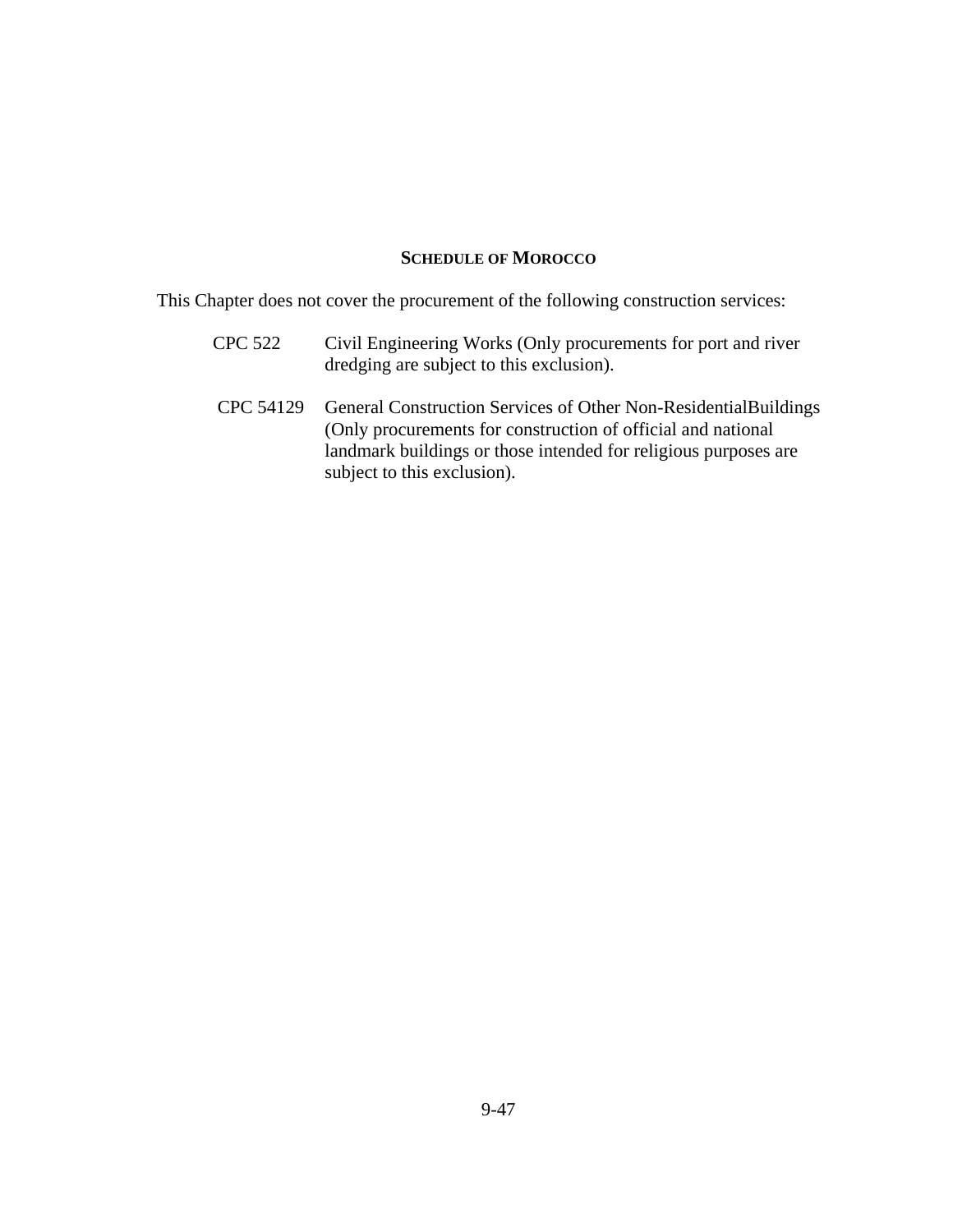#### **SCHEDULE OF THE UNITED STATES**

This Chapter does not cover the procurement of dredging services.

## **NOTE TO SCHEDULE OF UNITED STATES**

1. In accordance with this Chapter, buy national requirements shall not be applied to articles, supplies and materials of the other Party purchased for use in construction services contracts covered by this Chapter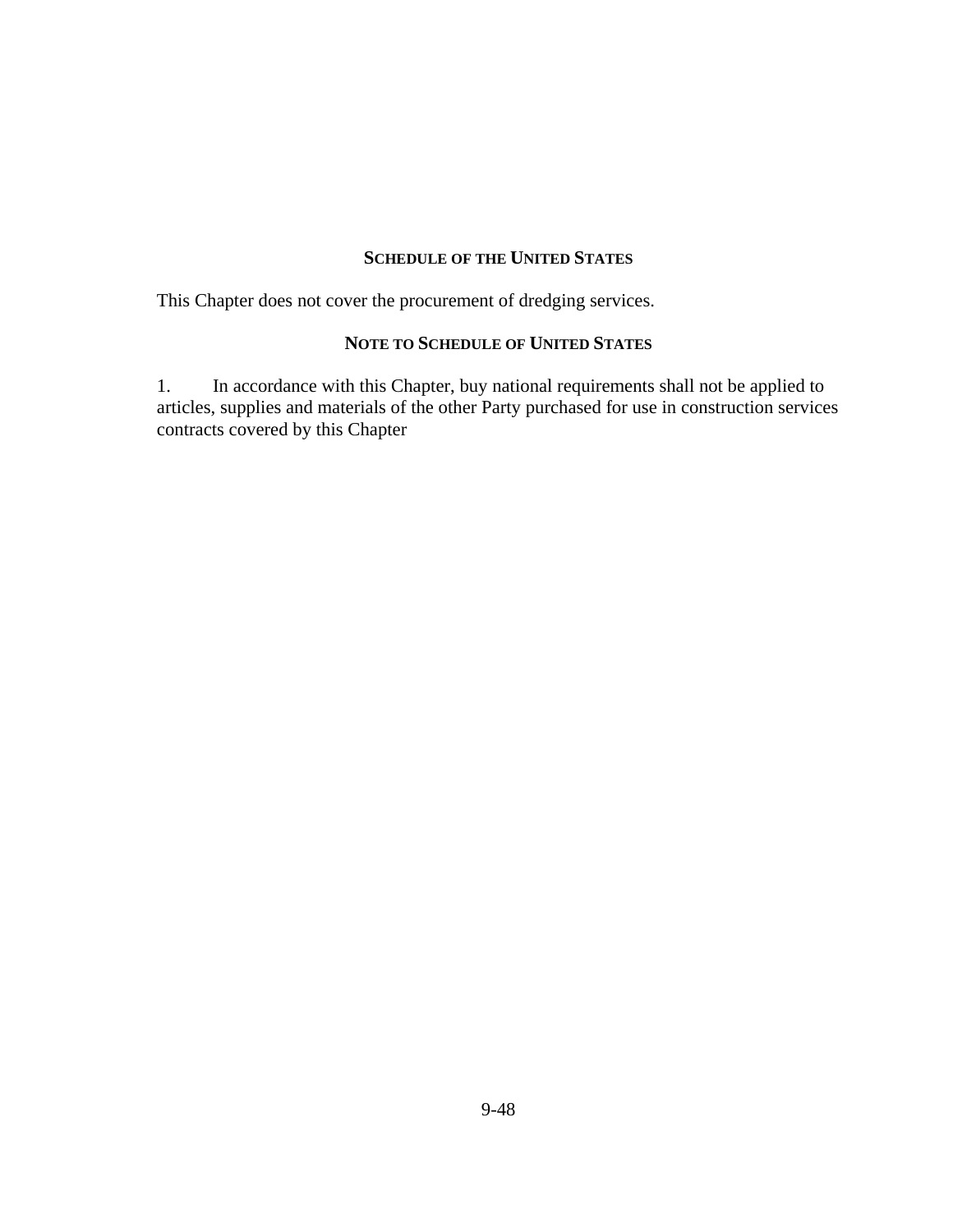# **ANNEX 9-E THRESHOLD ADJUSTMENT FORMULA**

1. The Parties shall adjust the thresholds provided in Annexes 9-A-1, 9-A-2, and 9-A-3 (except for procurements of goods and services by entities in List A) at two-year intervals, with the first adjustment taking effect on January 1, 2006.

2.. All thresholds listed in Annexes 9-A-1, 9-A-2, and 9-A-3 (except for procurements of goods and services by entities in List A) are conversions into U.S. dollars and Moroccan Dirhams of the thresholds listed in the U.S. Appendix 1 to the WTO Agreement on Government Procurement, which are set out in Special Drawing Rights ("SDRs") and listed below. The United States and Morocco shall calculate adjustments of these thresholds based on the average of daily conversion rates of the U.S. dollar and the Moroccan Dirham, respectively, in terms of SDRs, published by the International Monetary Fund in its monthly *International Financial Statistics*, for the two-year period preceding October 1 or November 1 of the year before the adjusted thresholds are to take effect:

- (a) 130,000 SDRs for goods and services for entities listed in Annex 9-A-1;
- (b) 5,000,000 SDRs for construction services for entities listed in Annexes9-A-1, 9-A-2, and 9-A-3;
- (c) 355,000 SDRs for goods and services for entities listed in Annex 9-A-2; and
- (d) in the case of the United States, 400,000 SDRs for goods and services for entities in List B of Annex 9-A-3.

3. Each Party shall notify the other of its adjusted threshold values in December of the year before the adjusted thresholds take effect.

4. The Parties shall consult if a major change in a Party's currency vis-à-vis the other Party's currency creates a significant problem with regard to the application of this Chapter.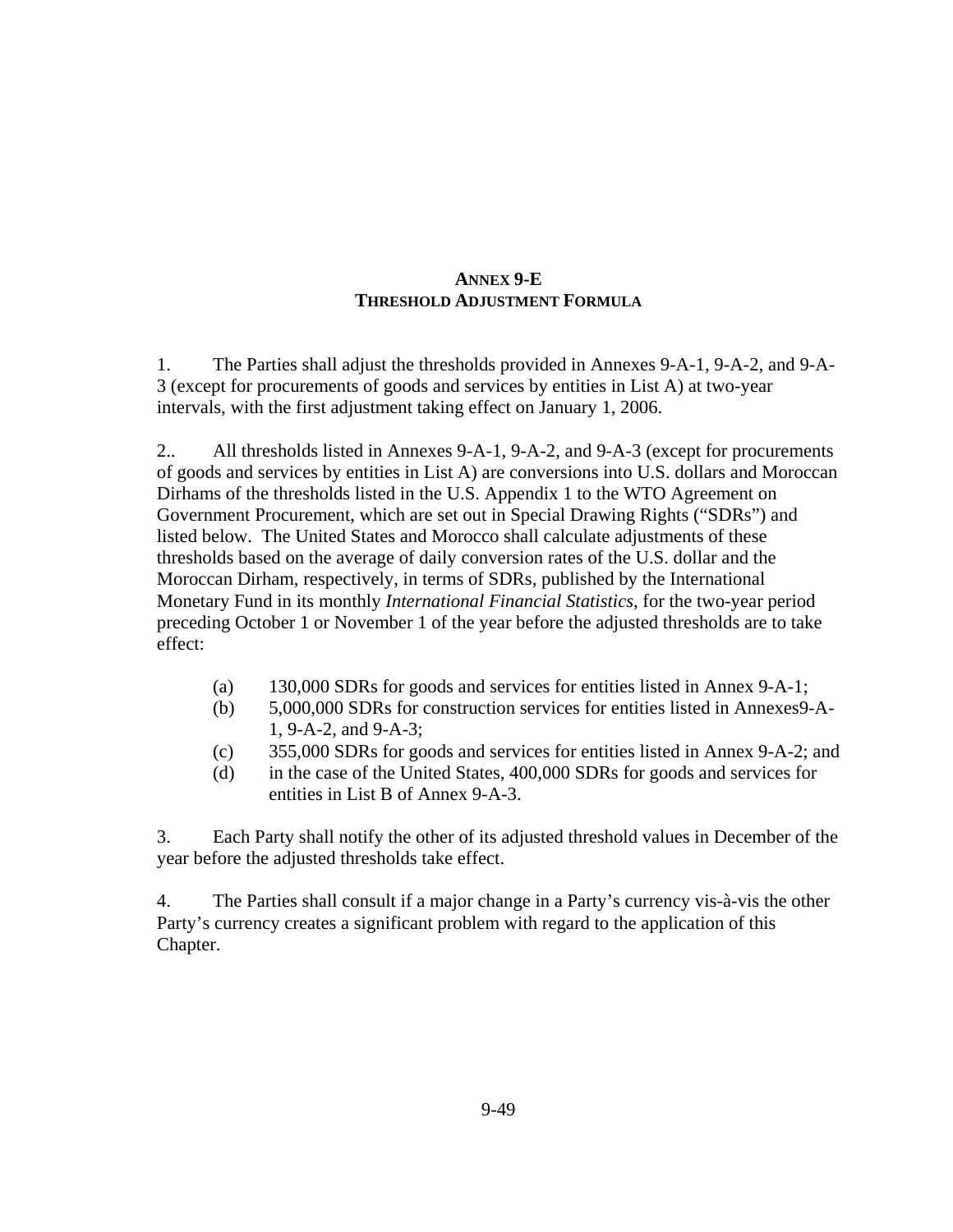# **ANNEX 9-F GENERAL NOTES**

## **SCHEDULE OF MOROCCO**

1. Where a contract is to be awarded by an entity that is not listed in Annex 9-A-1, 9- A-2, or 9-A-3, this Chapter shall not be construed to cover any good or service component of that contract.

2. This Chapter does not apply to the procurement of transportation services that form a part of, or are incidental to, a procurement contract.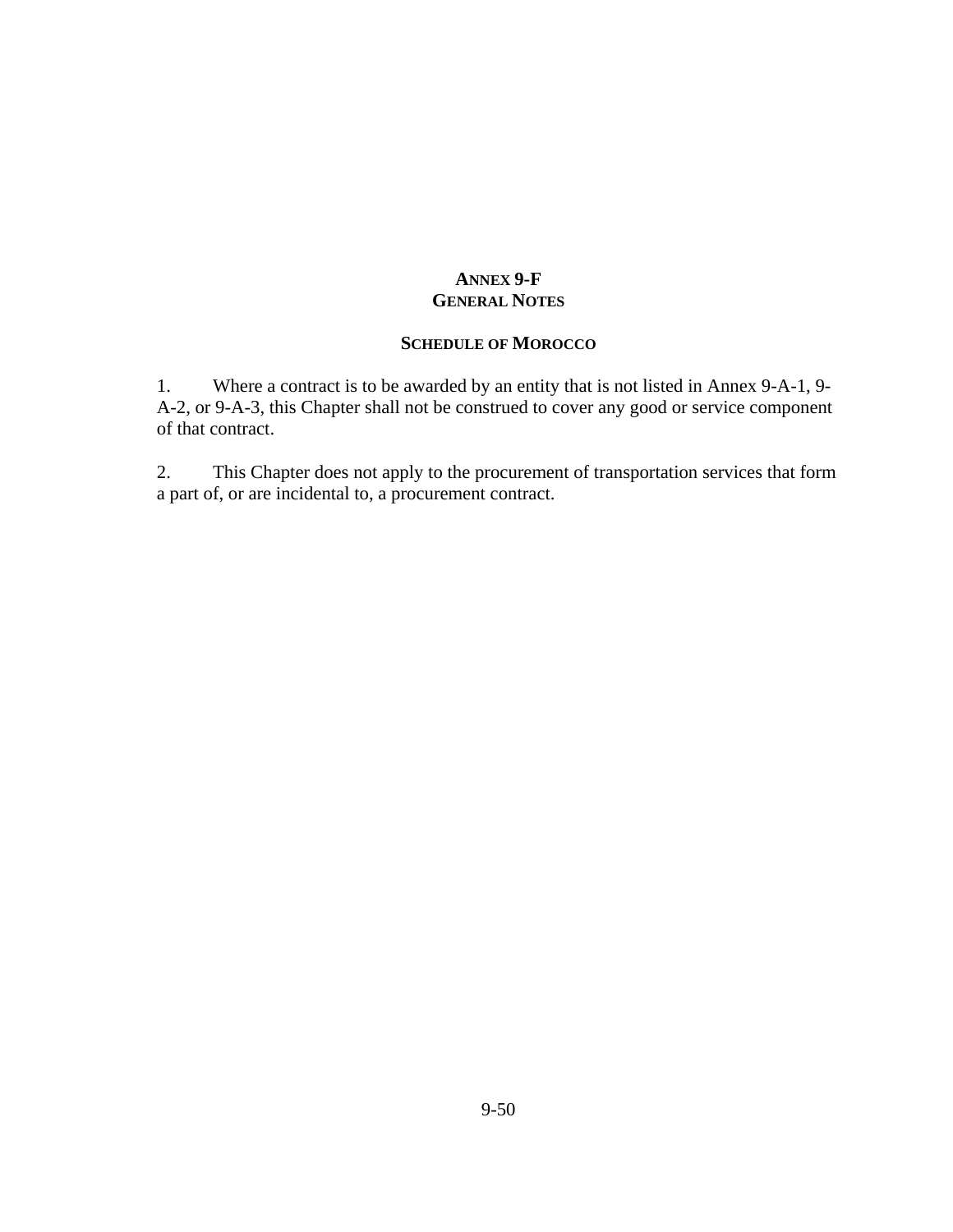#### **SCHEDULE OF THE UNITED STATES**

1. This Chapter does not apply to set-asides on behalf of small or minority-owned businesses. Set-asides include any form of preference, such as the exclusive right to provide a good or service and price preferences.

2. Where a contract is to be awarded by an entity that is not listed in Annex 9-A-1, 9- A-2, or 9-A-3, this Chapter shall not be construed to cover any good or service component of that contract.

3. This Chapter does not apply to the procurement of transportation services that form a part of, or are incidental to, a procurement contract.